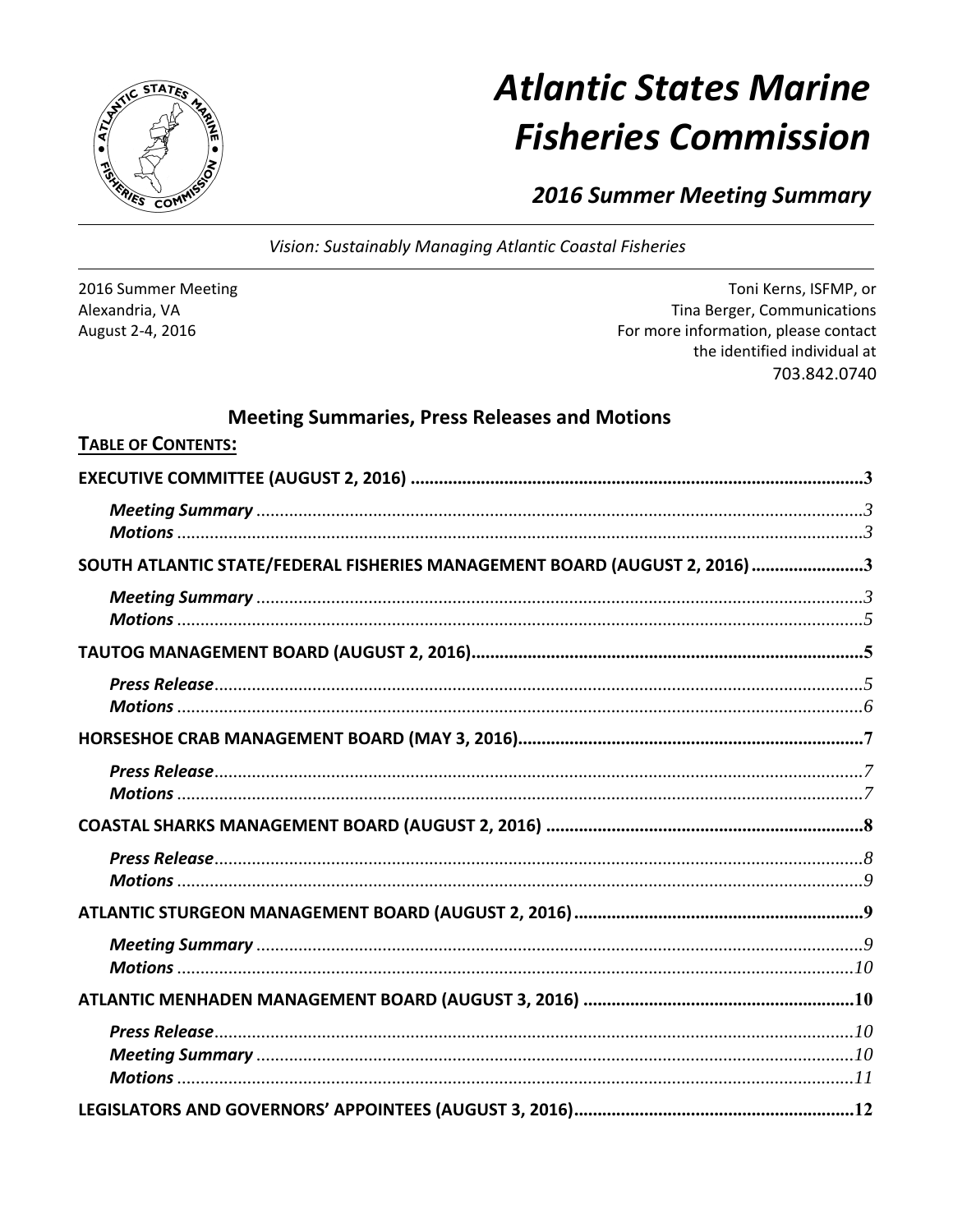| INTERSTATE FISHERIES MANAGEMENT PROGRAM POLICY BOARD (AUGUST 3, 2016)13               |  |
|---------------------------------------------------------------------------------------|--|
|                                                                                       |  |
|                                                                                       |  |
| ATLANTIC COASTAL COOPERATIVE STATISTICS PROGRAM COORDINATING COUNCIL (AUGUST 3, 2016) |  |
|                                                                                       |  |
|                                                                                       |  |
|                                                                                       |  |
|                                                                                       |  |
|                                                                                       |  |
|                                                                                       |  |
|                                                                                       |  |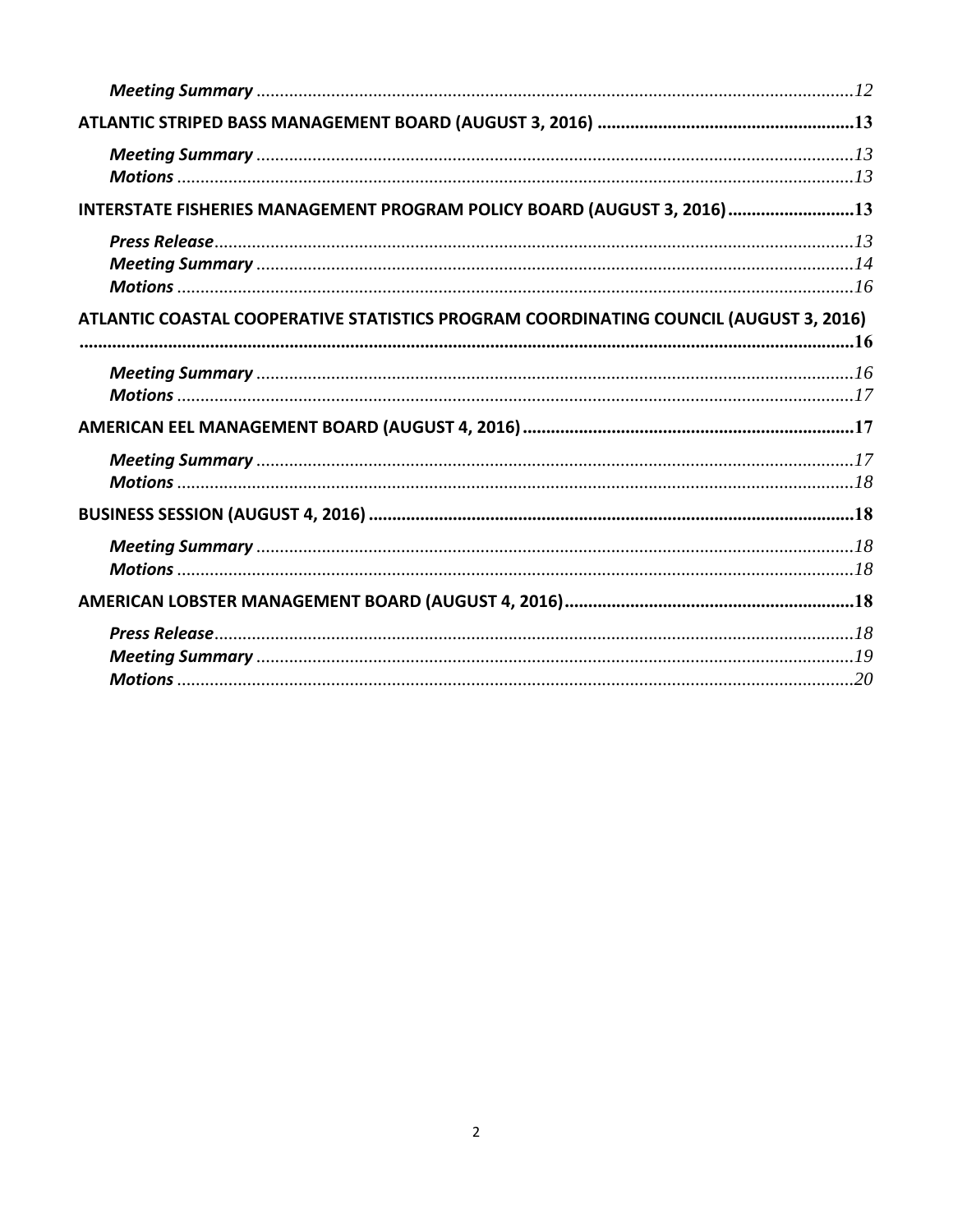### **EXECUTIVE COMMITTEE (AUGUST 2, 2016)**

#### *Meeting Summary*

The Executive Committee met to discuss several issues, including stock assessment leads, conservation equivalency, board member participation on Plan Development Teams (PDTs), Commission‐specific meeting procedures, and Saltonstall-Kennedy (S-K) funding priorities. The Committee discussed the staff stock assessment capacity and supported having ASMFC Stock Assessment Scientists take the lead on assessments. Members also committed to encouraging their technical staff members to be fully engaged in the stock assessment process. The Executive Committee selected preferred options to update the conservation equivalency document to ensure the process reflects current practices. A final conservation equivalency document will be presented to the Executive Committee and Policy Board at the Annual Meeting in October.

The Committee discussed the practice of having Board members serve on PDTs and did not recommend any changes to PDT membership at this time. The Committee also initiated development of Commission‐specific meeting procedures and will follow‐up on this issue at the Annual Meeting. The Committee also discussed and identified S‐K funding priorities given the reduced level of funding for 2016 projects. For more information, please contact Laura Leach, Director of Finance and Administration, at lleach@asmfc.org or 703.842.0740.

#### *Motions*

Move to accept the S-K funding priorities as follows: SEAMAP-SA Coastal Trawl Survey; Georgia, South **Carolina and North Carolina Longline Surveys, with the remainder going to support the ME/NH portion of the NEAMAP Survey.**

Motion made by Mr. Boyles and seconded by Mr. Keliher. Motion passes unanimously.

# **SOUTH ATLANTIC STATE/FEDERAL FISHERIES MANAGEMENT BOARD (AUGUST 2, 2016)**

#### *Meeting Summary*

After discussing the merits of joint, complementary and exclusive management, the South Atlantic State/Federal Fisheries Management Board recommended the Commission initiate a complementary fishery management plan for cobia under the purview of the South Atlantic Board. This action responds to a request by the Council for the Commission to consider joint or complementary management of the resource in light of the significant overage of the 2015 recreational annual catch limit (ACL), the impact of those overages to state management, and the observation that approximately 82% of reported recreational landings are harvested in state waters. A complementary Commission FMP for cobia will provide the states the flexibility to respond to changes in the fishery and stock that meet their state fisheries needs while staying within the ACL (see press release under ISFMP Policy Board for more details).

The 2016 red drum stock assessment and peer review was presented to the Board in May of 2016. The models, using stock synthesis framework, suggest overfishing is occurring in both the northern and southern regions. The northern model predicts low adult abundance (age 6+) since 1989. The southern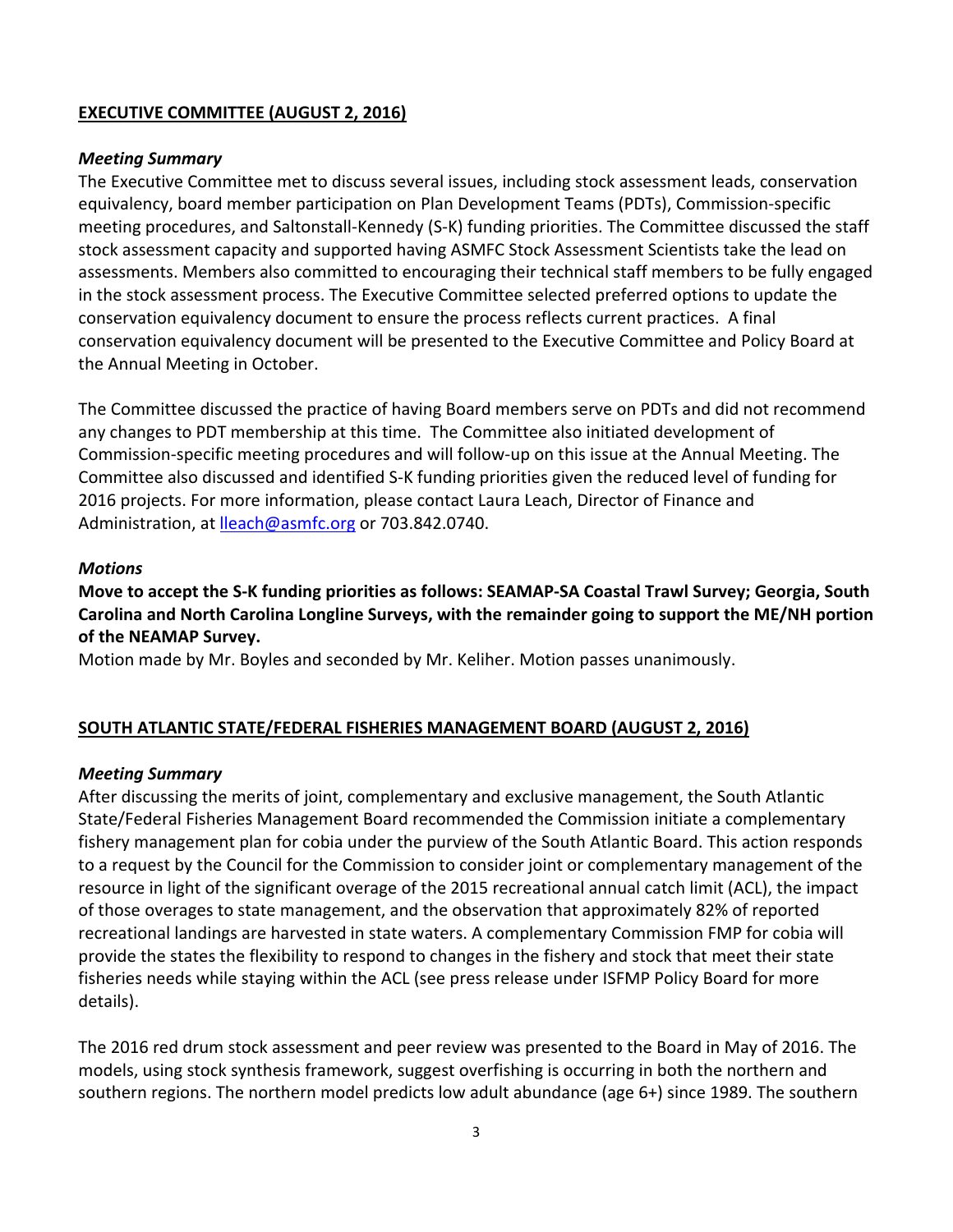model shows increasing fishing mortality, resulting in low escapement of juveniles from the fishery. The Board had questions regarding the assessment inputs, reference points, and model types and tasked the Technical Committee and Stock Assessment Committee (TC/SAS) to investigate several issues. The TC/SAS has begun work on the tasks, which are scheduled to be completed for Board review in October.

The TC/SAC is investigating whether the current biological reference point for overfishing (SPR40% target, SPR30% threshold) is appropriate given the species' long life history. This task is two‐fold in that the Board is interested in whether spawning potential ratio is an appropriate metric and whether the 30% threshold and 40% target are suitable goals. The Board also requests the development for an overfished reference point recommendation.

Given concerns regarding the appropriateness of the current reference point and the lack of data on adult red drum, the Board requested an investigation of the feasibility of a fishing mortality‐based reference point that looks strictly at the harvest of juvenile red drum. The Board is looking for guidance on whether this type of reference point would provide an appropriate level of information for management.

The TC/SAS were tasked with conducting continuity runs of the statistical catch‐at‐age (SCAA) model used in SEDAR 18 for comparison to the new stock synthesis 3 (SS3) model used in SEDAR 44. The TC/SAS is updating the SCAA model inputs to correspond, as well as possible, with those used in SS3. Therefore, these are not true continuity runs (i.e. only updates to the data inputs used in SEDAR 18). This will allow for a comparison of the results between the two models, focusing on the effect of the change in models between the two assessments.

Given the sensitivity of the SS3 models to the tag return reporting rate, the Board has requested an evaluation of potential tag return rates for each region and determine if the tag return data should be incorporated into new model runs. The Board is specifically interested in a run which uses an 18% tag return rate, per the suggestion of the desk review report.

The Board is concerned that the lack of information on adult red drum, especially in the northern stock, may impact the ability of the SS3 models to accurately measure stock abundance. As a result, the Board requested an evaluation of how red drum life history and current regulations (namely the moratorium on fishing in federal waters) may limit the validity of an age-based model such as SS3. The lack of information on adult red drum has precluded prior assessments from providing reliable estimates of spawning stock biomass. Some noted sources of data gaps and assumptions impacting estimates for adult red drum include regulations, life history and management strategy and size distribution of recreational releases.

The Commission is undergoing a benchmark stock assessment for Atlantic croaker and spot. A data workshop for both species was held in September 2015. The first of two assessment workshops was held in February 2016 and a second workshop will be help the second week in August. It is expected that both assessments will be completed and peer reviewed this winter. For more information, please contact Toni Kerns, ISFMP Director, at the rns@asmfc.org or 703.842.0740.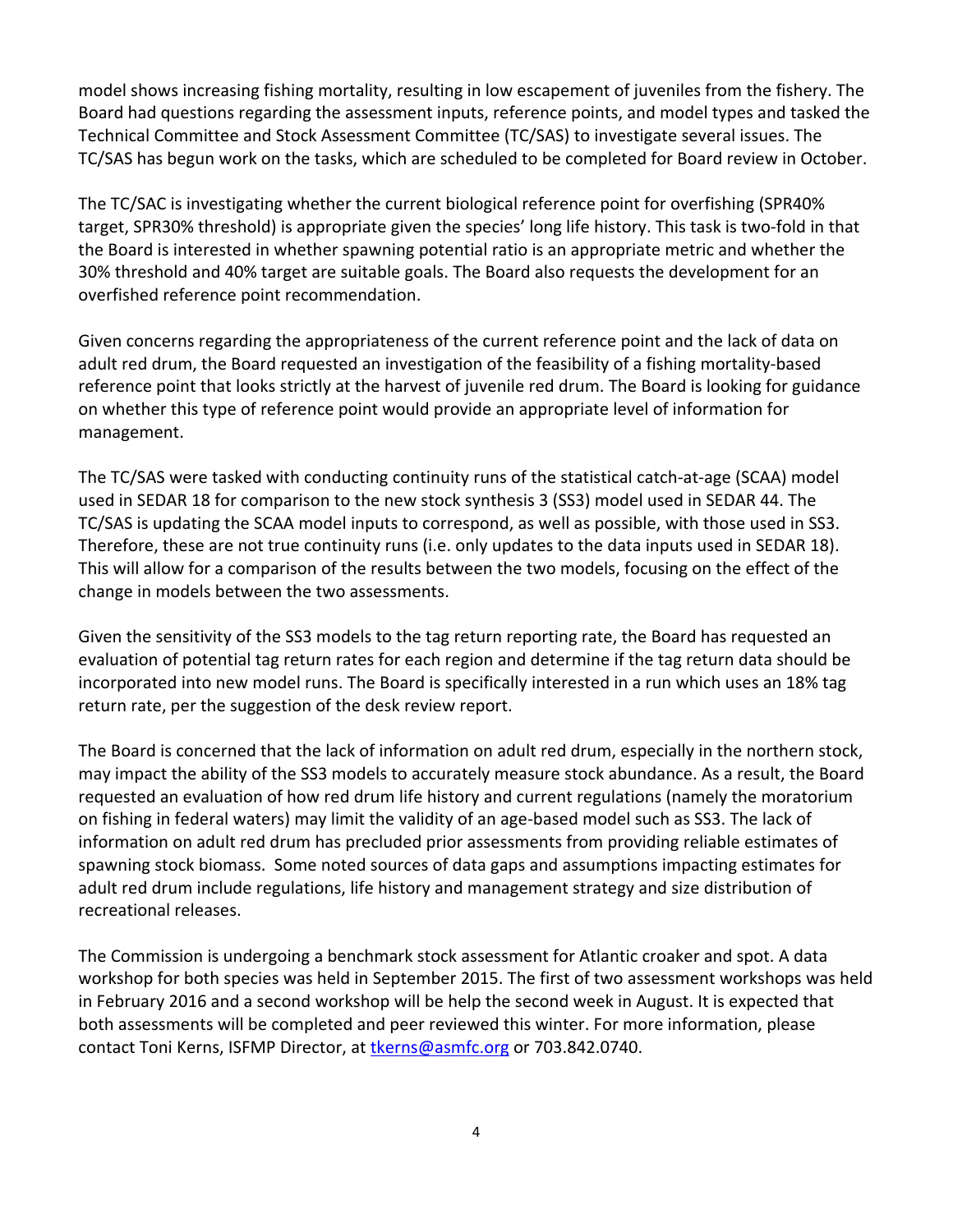### *Motions*

# **Move that the South Atlantic Board recommend to the Policy Board for development of a complementary Fishery Management Plan for Cobia.**

Motion made by Dr. Duval and seconded by Mr. Boyles. Motion passes.

# **Move to recommend to the ISFMP policy board that the South Atlantic Board is the appropriate venue to develop the FMP for Cobia.**

Motion made by Mr. Boyles and seconded by Mr. Woodward. Motion passes unanimously.

# **TAUTOG MANAGEMENT BOARD (AUGUST 2, 2016)**

# *Press Release*

# **ASMFC Tautog Board Accepts Regional Assessments for Long Island Sound and New Jersey/New York Bight Management Use**

Alexandria, VA – The Commission's Tautog Management Board approved regional stock assessments for Long Island Sound (LIS) and New Jersey‐New York Bight (NJ‐NYB) for management use. Stock status for both regions was found to be overfished and experiencing overfishing. The assessments were initiated in response to the findings of the 2015 benchmark stock assessment which explored a number of regional breakdowns for management purposes, including the option of: (1) Massachusetts and Rhode Island; (2) Connecticut, New York and New Jersey; and (3) Delaware, Maryland and Virginia. The Board had concerns about the biological implications of grouping LIS with New Jersey ocean waters. The Board requested a new assessment that would explore the population dynamics of the Connecticut, New York and New Jersey region in more detail. The regional assessments propose two additional stock unit boundaries for consideration at a finer regional scale: LIS, which consists of Connecticut and New York waters north of Long Island, and NJ‐NYB, which consists of New Jersey and New York waters south of Long Island.

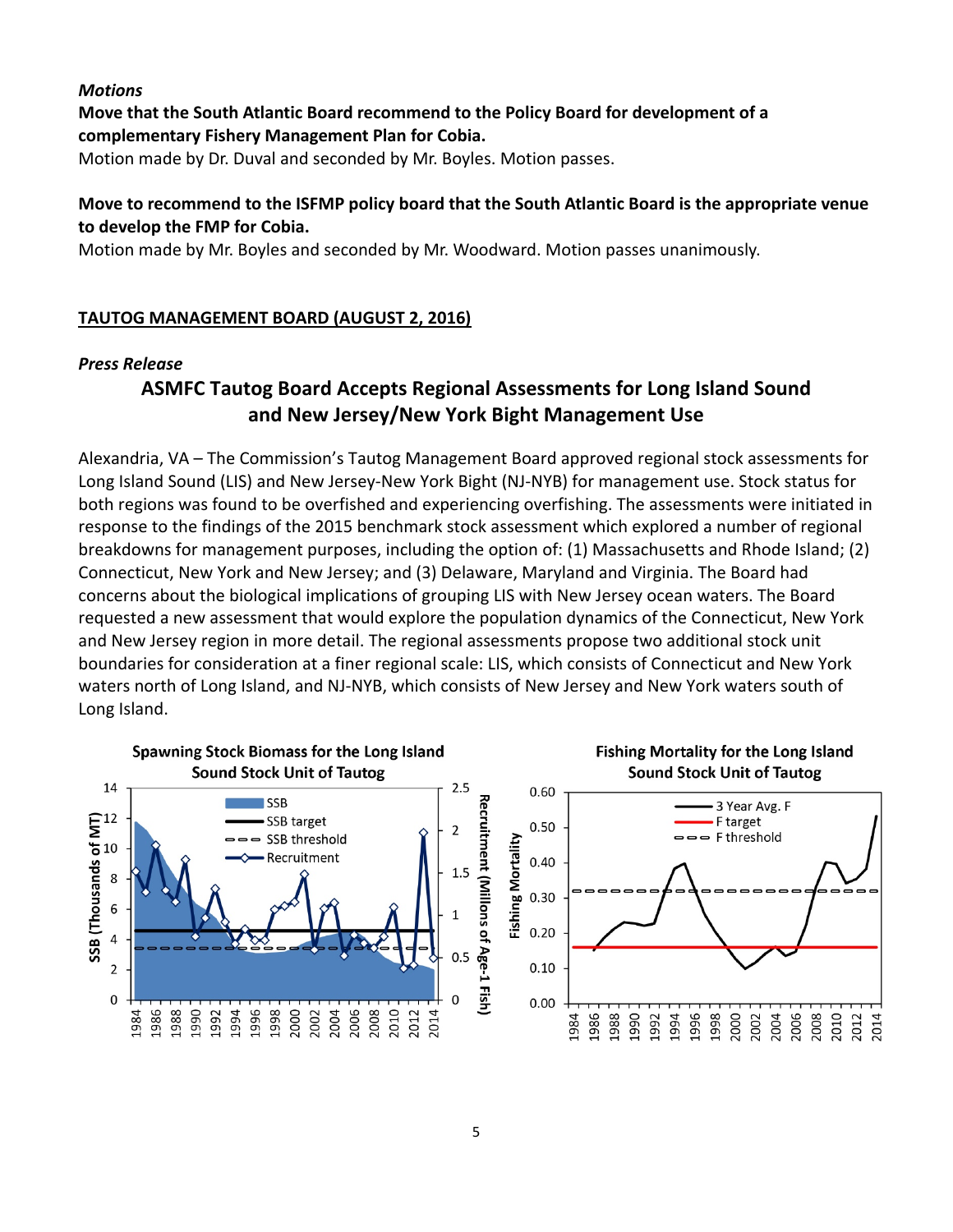

Given approval of the regional assessments by the peer review panel and Management Board, the Tautog Technical Committee will move forward with updating the benchmark stock assessment, including data through 2015 for all four regions for Board review and approval in October. Upon its completion, work on developing a new amendment to the Tautog Fishery Management Plan can begin. The draft amendment will propose a four region management approach: Massachusetts and Rhode Island; Long Island Sound; New Jersey/New York Bight; and Delaware, Maryland and Virginia. It is anticipated a draft for public comment will be presented to the Board for its review and approval in February 2017, with final amendment approval later in the year.

The stock assessments and peer review report, which are combined into one document, will be available on the Commission website, www.asmfc.org, on the Tautog page by the end of August. For more information on the stock assessments, please contact Katie Drew, Senior Stock Assessment Scientist, at kdrew@asmfc.org; and for more information on tautog management, please contact Ashton Harp, FMP Coordinator, at aharp@asmfc.org.

###

PR16‐19

#### *Motions*

**Move to approve the Long Island Sound and New Jersey‐New York Bight stock assessment and peer review report for management use.** 

Motion made by Mr. Simpson and seconded by Mr. Adler. Motion carries.

**Move to approve four region management approach for Tautog Draft Amendment 1.**  Motion made by Mr. Fote and seconded by Mr. Adler. Motion carries (7 in favor, 1 opposed, 2 abstentions).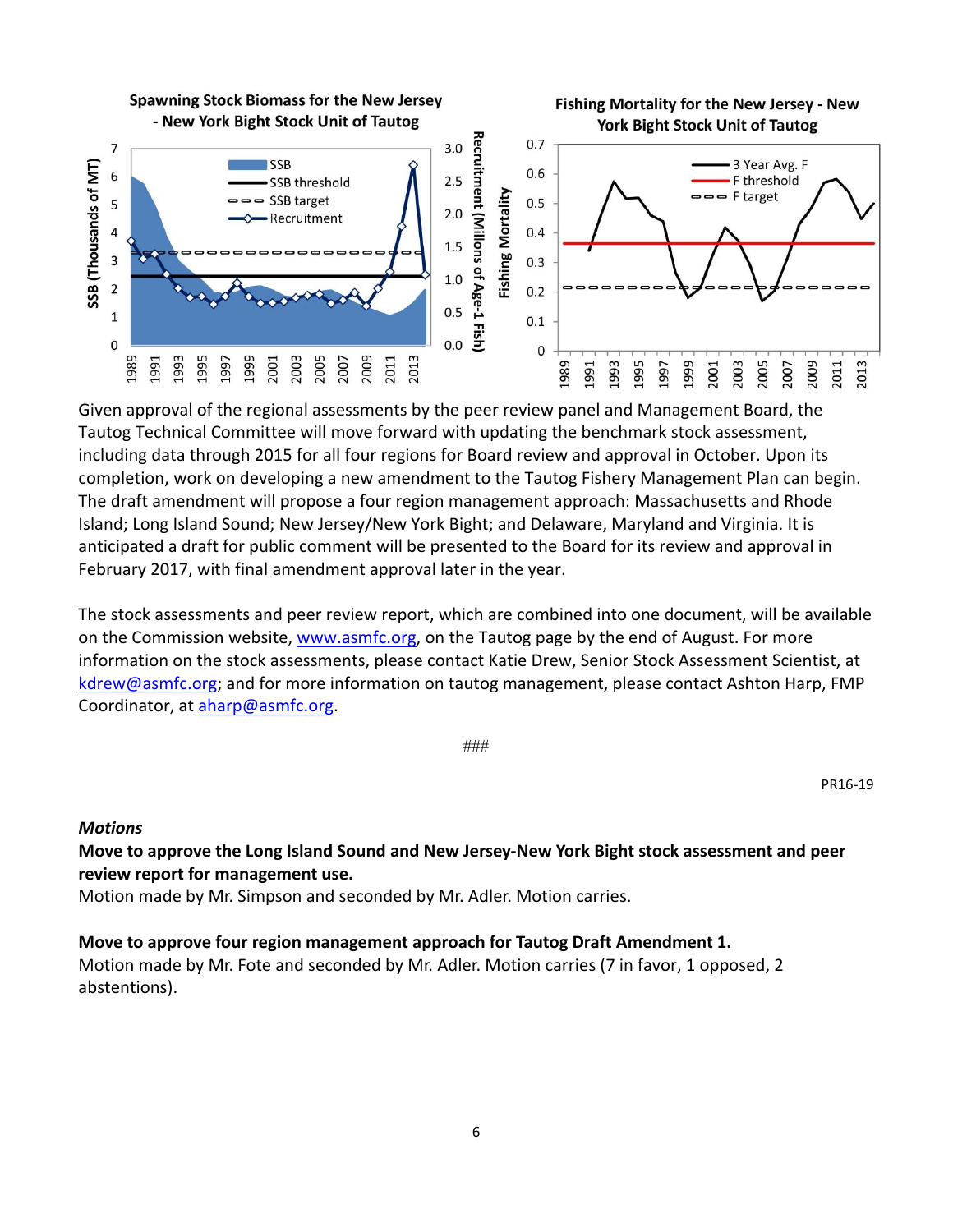#### **HORSESHOE CRAB MANAGEMENT BOARD (MAY 3, 2016)**

#### *Press Release*

# **ASMFC Horseshoe Crab Management Board Initiates Draft Addendum to Modify Adaptive Resource Management Framework for the Delaware Bay Region**

Alexandria, VA – The Commission's Horseshoe Crab Board approved development of Draft Addendum VIII to the Horseshoe Crab Fishery Management Plan (FMP). The Draft Addendum will propose changes to the Adaptive Resource Management (ARM) Framework, which is used annually to set harvest specifications for the Delaware Bay states, taking into consideration horseshoe crab abundance and red knot forage needs.

This action is in response to a recent technical review, which suggested changes to the ARM Framework, including the incorporation of mortality associated with biomedical bleeding activities into the Framework, and the exploration of options that allow for the harvest of female horseshoe crab in the Delaware Bay Region. In its review, the ARM Subcommittee suggested mortality associated with biomedical activities due to capture, handling, or post‐bleeding stress and could be considered to be a form of harvest and recommended its inclusion in the Framework. This source of mortality had not been included in the ARM Framework as initially established in 2012.

The ARM Framework currently presents five harvest packages to ensure the sustainable annual harvest of horseshoe crab in the Delaware Bay Region. While the Framework can produce harvest packages that include female crab harvest, the threshold for horseshoe crab abundance precludes allowing for female harvest at this time. However, the Board expressed interest in exploring alternatives that allow for female harvest without compromising the integrity of the ARM Framework. As a result, the Draft Addendum will present alternative harvest packages which allow for female harvest. Further, the Draft Addendum will propose incorporating mortality associated with biomedical bleeding activities into the ARM Framework. The Draft Addendum will be presented to the Board for its consideration and possible approval for public comment at the Commission's Annual Meeting in October 2016.

The ARM Framework was developed by the Commission, U.S. Fish and Wildlife Service, and U.S. Geological Survey in recognition of the relationship between horseshoe crab eggs and shorebirds in the Delaware Bay Region. The ARM predicts the optimal strategy for horseshoe crab bait harvest in the Delaware Bay Region while accounting for the need for successful red knot stopover feeding during migrations through the region.

Additionally, the Board tasked the Technical Committee with developing a proposal to test the use of alternative bait in the whelk and eel fisheries. The Board will review the proposal in October 2016. For more information, please contact Kirby Rootes‐Murdy, Fishery Management Plan Coordinator, at krootes‐murdy@asmfc.org or 703.842.0740.

###

PR16‐21

#### *Motions*

**Main Motion**

**Move to approve all Adaptive Resource Management (ARM) Subcommittee and Technical Committee recommendations except for the biomedical data incorporation.** 

Motion made by Mr. Muffley and seconded by Mr. Boyles.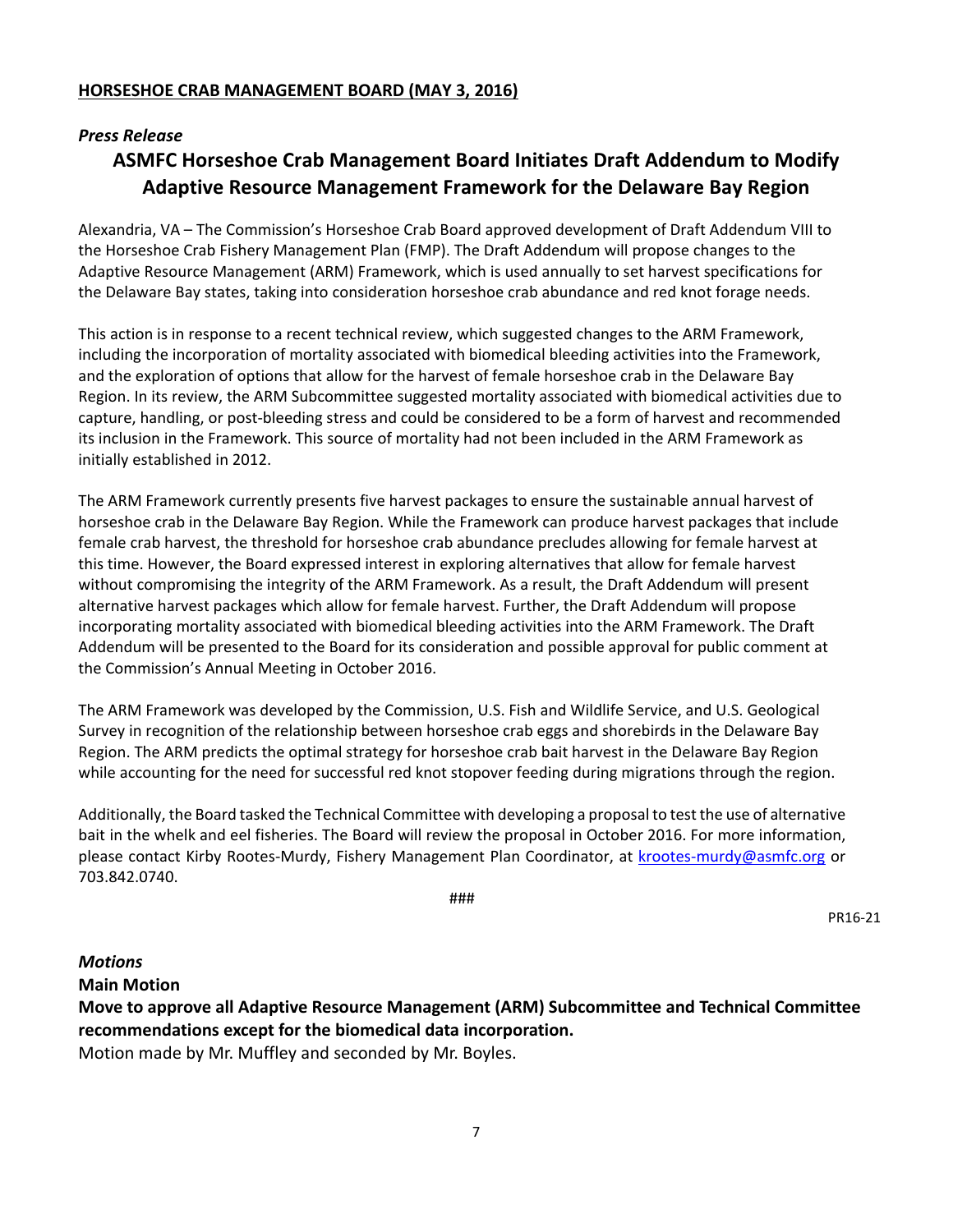### **Motion to Amend**

**Move to amend to initiate an addendum to the HSC management plan to address the ARM Subcommittee's recommendation to the ARM framework regarding 1) mortality associated with the biomedical industry; and 2) bait harvest packages which allow female horseshoe crab harvest as presented in Appendix C of the framework review.** 

Motion made by Mr. Luisi and seconded by Mr. Pugh. Motion carries (10 in favor, 5 opposed).

#### **Main Motion as Amended**

**Move to initiate an addendum to the HSC management plan to address the ARM Subcommittee's recommendation to the ARM framework regarding 1) mortality associated with the biomedical industry; and 2) bait harvest packages which allow female horseshoe crab harvest as presented in Appendix C of the framework review.** 

Motion carries (13 in favor, 2 opposed).

**Move to task the Technical Committee with designing bait experiments to be completed in 2017 for those states that opt to participate—involving reduced amounts of horseshoe crab, relative to status quo, in the whelk and eel fisheries—to be developed for Board review and approval by October 2016.** Motion made by Mr. Ballou and seconded by Mr. Muffley. Motion carries unanimously.

# **COASTAL SHARKS MANAGEMENT BOARD (AUGUST 2, 2016)**

### *Press Release*

# **ASMFC Coastal Sharks Board Approves Addendum IV to the FMP**

Alexandria, VA – The Coastal Sharks Management Board approved Addendum IV to the Interstate Fishery Management Plan (FMP) for Atlantic Coastal Sharks. The Addendum amends the FMP to allow smooth dogfish carcasses to be landed with corresponding fins removed from the carcass as long as the total retained catch on board at the time of landing is composed of at least 25 percent smooth dogfish. Trips that do not meet the 25 percent catch composition requirement can land smooth dogfish, but the fins must remain naturally attached to the carcass. Naturally attached is defined as attached to the corresponding shark through some portion of uncut skin.

Through the Board's action, the Addendum maintains consistency between federal and state shark FMPs and better incorporates the intent of the smooth dogfish limited exception in the Shark Conservation Act of 2010 (SCA) into state regulations. States are required to implement the Addendum's management measure by January 1, 2017.

The Addendum will be available on the Commission website, www.asmfc.org, on the Coastal Sharks page by mid‐August. For more information, please contact Ashton Harp, Fishery Management Plan Coordinator, at aharp@asmfc.org or 703.842.0740.

###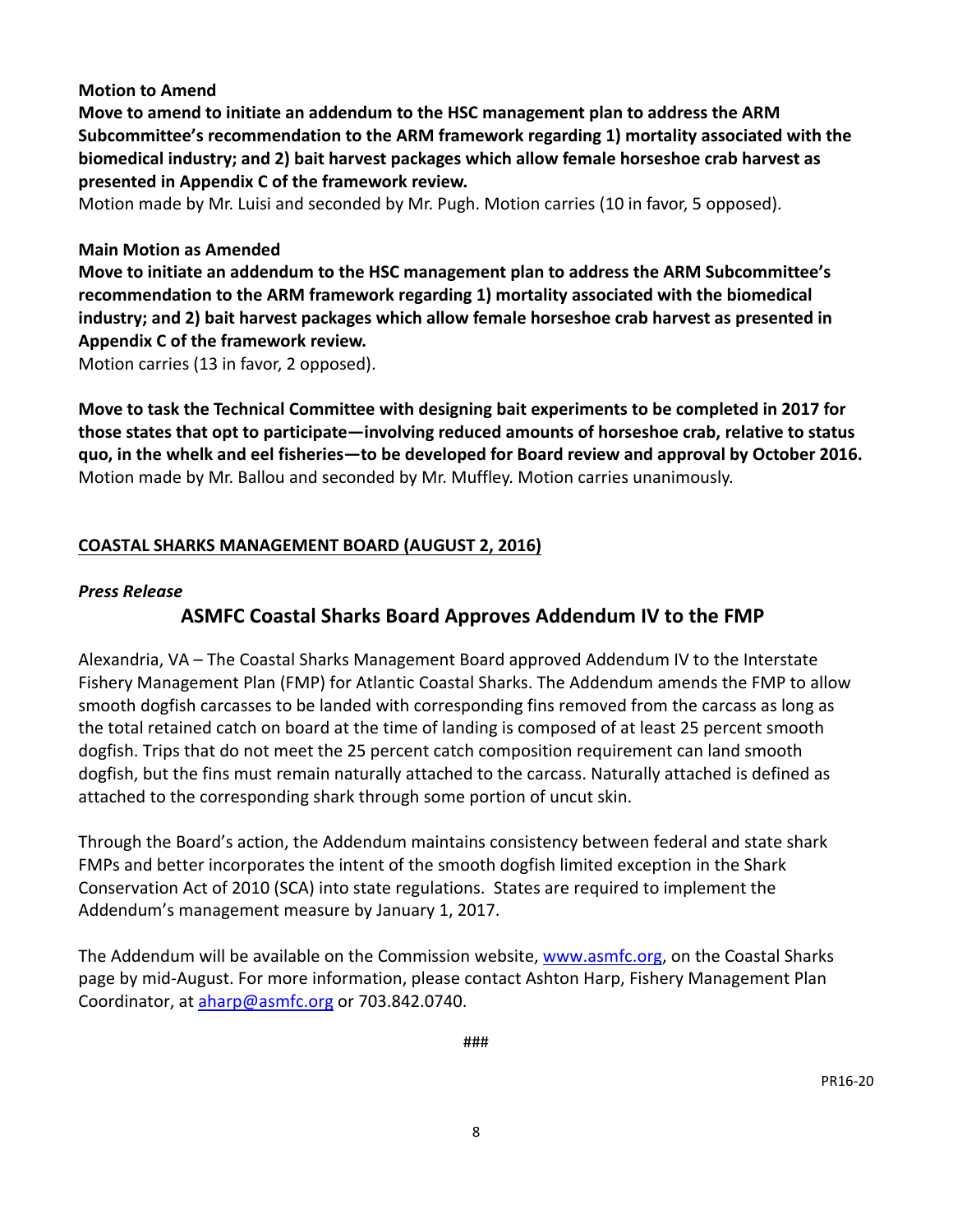### *Motions*

# **Move to approve Addendum IV with the following option: Issue 1, Option B.**

Motion made by Mr. Muffley and seconded by Mr. Hasbrouck. Motion carries (7 in favor, 6 opposed, 1 abstention).

# **Move to approve Addendum IV, with an implementation date of January 1, 2017, with the options selected here today.**

Motion made by Mr. Muffley and seconded by Dr. Laney. Motion carries (Roll Call Vote: In favor – ME, MA, NY, NJ, DE, SC, GA, FL, USFWS, NMFS; Opposed – RI, CT, MD, VA, NC).

# **Motion to approve the FMP Review and compliance reports submitted.**

Motion made by Mr. Adler and seconded by Mr. Heins. Motion carries.

**Move to approve Katie Westfall as a member of the Coastal Sharks Advisory Panel.** 

Motion made by Mr. Boyles and seconded by Mr. Michels. Motion carries without objection.

# **Move to nominate Roy Miller as vice chair of Coastal Sharks Management Board.**

Motion made by Mr. Michels and seconded by Mr. Luisi. Motion carries without objection.

# **ATLANTIC STURGEON MANAGEMENT BOARD (AUGUST 2, 2016)**

### *Meeting Summary*

The Atlantic Sturgeon Management Board (Board) received an overview from NOAA Fisheries on two proposed rules, one for each of NOAA Fisheries Regional Offices (i.e., GARFO and SERO), designating critical habitat for Atlantic sturgeon per the requirements of Section 4(b)(2) of the Endangered Species Act. Specific areas (e.g., rivers) within each distinct population segment (DPS) were proposed as critical habitat based on the presence of physical or biological features essential to the conservation of the species. Public comment on the proposed rules is due September 1, 2016. The Board will consider submitting comment to NOAA on the proposed rules emphasizing issues applicable to both rules (e.g., the importance of research and sampling programs that occur in the proposed areas, and timing and process of Section 7 consultations), while states will submit their input on the proposed areas within their respective jurisdictions.

The benchmark stock assessment is on schedule for review in mid-2017. During the stock assessment workshop (held July 12‐15, in Hanover, Maryland), the Stock Assessment Subcommittee continued to evaluate usable data for the stock assessment (e.g., bycatch, survey, genetic, and tag data) and made considerable progress on model development and potential biological reference points. A second assessment workshop will be held in early 2017 to rigorously evaluate the methods and stock assessment models developed, ensure appropriate use of the data in the models, and determine the status of Atlantic sturgeon populations where possible.

Lastly, the Board elected Adam Nowalsky (NJ) as Board Chair and Ross Self (SC) as Vice‐Chair to the Atlantic Sturgeon Management Board.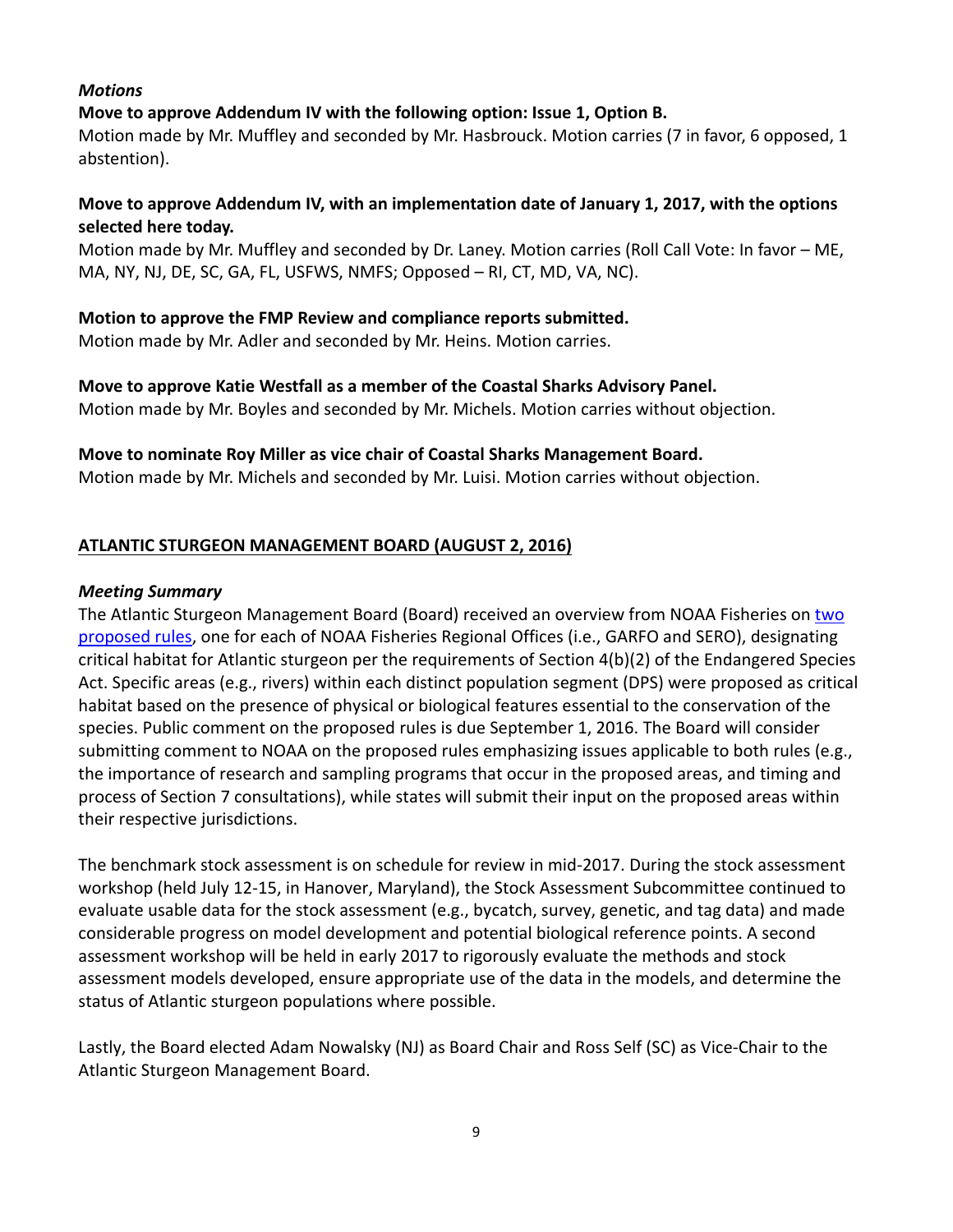For more information, please contact Max Appelman, Fishery Management Plan Coordinator, at mappelman@asmfc.org or 703‐842‐0740.

#### *Motions*

# **Move to elect Adam Nowalsky as Chair and Ross Self as Vice Chair of the Atlantic Sturgeon Management Board.**

Motion made by Dr. Duval and seconded by Mr. Allen. Motion carries without objection.

### **ATLANTIC MENHADEN MANAGEMENT BOARD (AUGUST 3, 2016)**

#### *Press Release*

# **ASMFC Atlantic Menhaden Board Approves Addendum I**

Alexandria, VA – The Commission's Atlantic Menhaden Management Board approved Addendum I to Amendment 2 to the Interstate Fishery Management Plan for Atlantic Menhaden. The Addendum modifies the bycatch provision of Amendment 2 by allowing two permitted commercial fishermen working together from the same vessel using stationary multi‐species gear to land up to 12,000 pounds of menhaden per trip per day. In this case, stationary multi‐species gears are defined as pound nets, anchored/staked gillnets, and fyke nets. Interested states may implement the new bycatch provision as their regulatory processes allow, but no earlier than August 15.

The practice of two permitted fishermen working together from the same vessel to harvest Atlantic menhaden primarily occurs in the Chesapeake Bay pound net fishery. This practice enables the fishermen to pool resources for fuel and crew. However, the practice was constrained under Amendment 2's bycatch allowance provision, which stipulated a 6,000 pound/vessel/day limit.

Board members also discussed 2017 specifications but postponed final action on these measures until the Commission's Annual Meeting in late October. Addendum I will be available of the Commission website, www.asmfc.org, on the Atlantic Menhaden page by mid-August. For more information, please contact Megan Ware, Fishery Management Plan Coordinator, at *mware@asmfc.org* or 703.842.0740.

###

PR16‐22

#### *Meeting Summary*

In addition to the Atlantic Menhaden Board's discussion on Addendum I and the 2017 fishery specifications, the Board provided feedback on a draft of the Public Information Document (PID) for Draft Amendment 3. The PID, which focuses on ecological reference points and allocation, will be considered for approval for public comment in October 2016, with a potential public comment period between November 2016 and January 2017. The Board also reviewed the timeline for draft Amendment 3 which currently has the Board taking final action on the document in November 2017. Finally, the Board received an update on the ongoing socioeconomic study in the commercial menhaden fishery and discussed the need to revitalize Advisory Panel membership in preparation for the Amendment 3 process.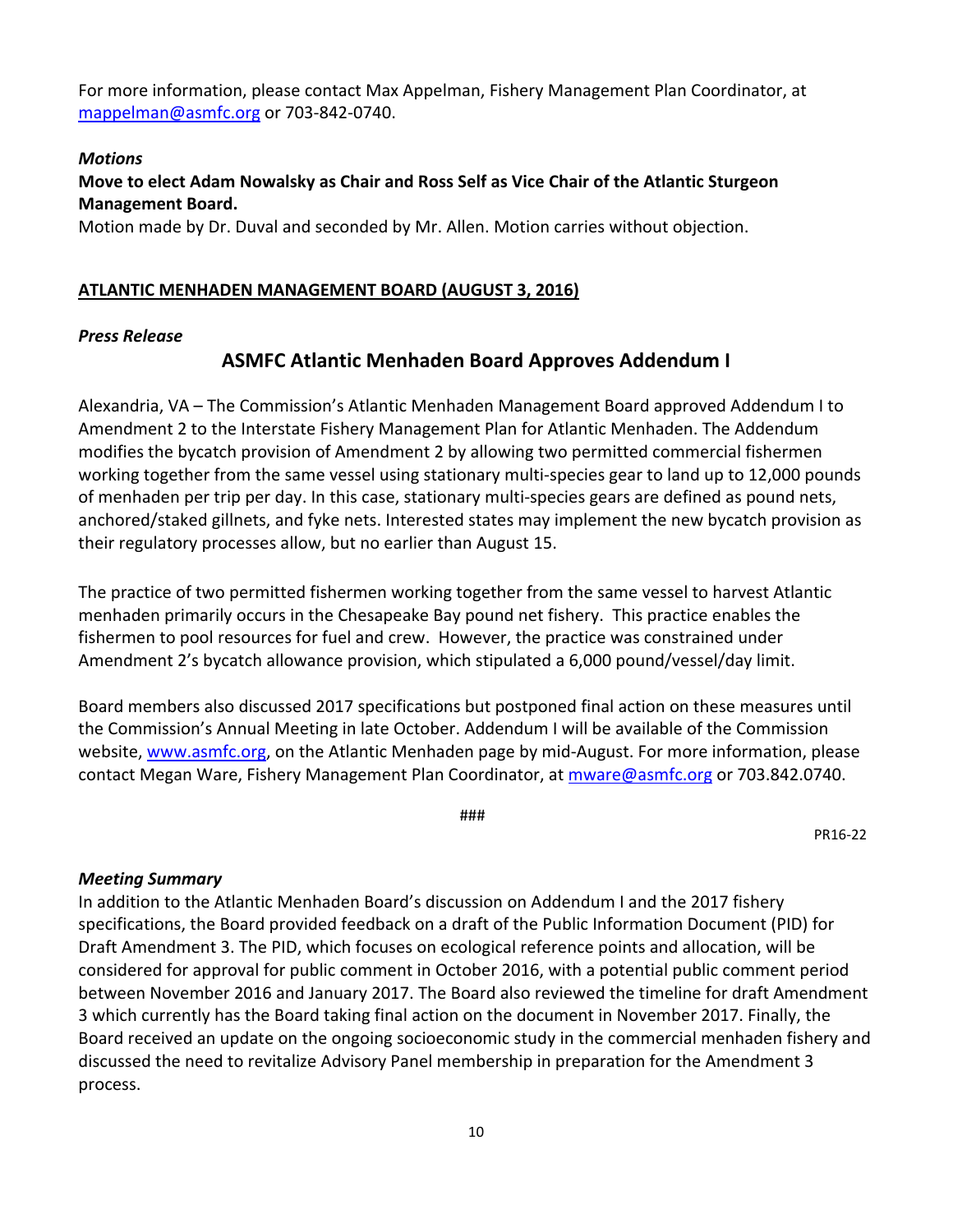For more information, please contact Megan Ware, Fishery Management Plan Coordinator, at mware@asmfc.org or 703.842.0740.

### *Motions*

### **Move to approve Addendum I with the following option: Option B.**

Motion made by Ms. Fegley and seconded by Mr. Train. Motion carries unanimously.

### **Move to approve Addendum I, with an implementation date of August 15, 2016, with the options selected here today.**

Motion made by Ms. Fegley and seconded by Mr. Gary. Motion carries unanimously.

#### **Move to approve Addendum I as modified today.**

Motion made by Mr. Adler and seconded by Mr. Hasbrouck. Motion carries unanimously. Roll Call Vote: In favor – ME, NH, MA, RI, CT, NY, NJ, PA, DE, MD, PRFC, VA, NC, SC, GA, FL, NMFS, USFWS.

### **Main Motion Move to set the 2017 coastal TAC for the Atlantic menhaden fishery at 225,456 metric tons (20% increase).**

Motion made by Mr. Gary and seconded by Mr. Schill.

#### **Motion to Amend**

**Move to amend to maintain status quo (187,880 metric tons) for the 2017 fishing year.** Motion made by Mr. Boyles and seconded by Mr. White. Motions fails (9 in favor, 9 opposed). Roll Call Vote: In favor – NH, MA, RI, CT, PA, SC, GA, FL, USFWS; Opposed – ME, NY, NJ, DE, MD, PRFC, VA, NC, NMFS.

#### **Motion to Amend**

# **Move to amend to set the 2017 coastal TAC for the Atlantic menhaden fishery at 206,668 metric tons (10% increase).**

Motion made by Ms. Fegley and seconded by Mr. Stockwell. Motion fails. Roll Call Vote: In favor – ME, NY, NJ, DE, MD, VA, NMFS, USFWS; Opposed – NH, MA, CT, PA, PRFC, NC, SC, GA, FL; Null – RI.

#### **Motion to Amend**

# **Move to amend to set the 2017 coastal TAC for the Atlantic menhaden fishery by a 5% increase (197,274 metric tons).**

Motion made by Mr. Simpson and seconded by Mr. Gilmore. Motion fails. Roll Call Vote: In favor – ME, CT, NY, DE, MD, VA, NC, NMFS, USFWS; Opposed – NH, MA, RI, NJ, PA, PRFC, SC, GA, FL.

#### **Motion to Amend**

# Move to amend to set the 2017 coastal TAC for the Atlantic menhaden fishery to a 1% increase (20,666 **metric tons).**

Motion made by Ms. Peake and seconded by Mr. Abbott. Motion fails. Roll Call Vote: In favor – NH, MA, RI, CT, PA, NMFS, USFWS; Opposed – ME, NY, NJ, DE, MD, PRFC, VA, NC, SC, GA, FL.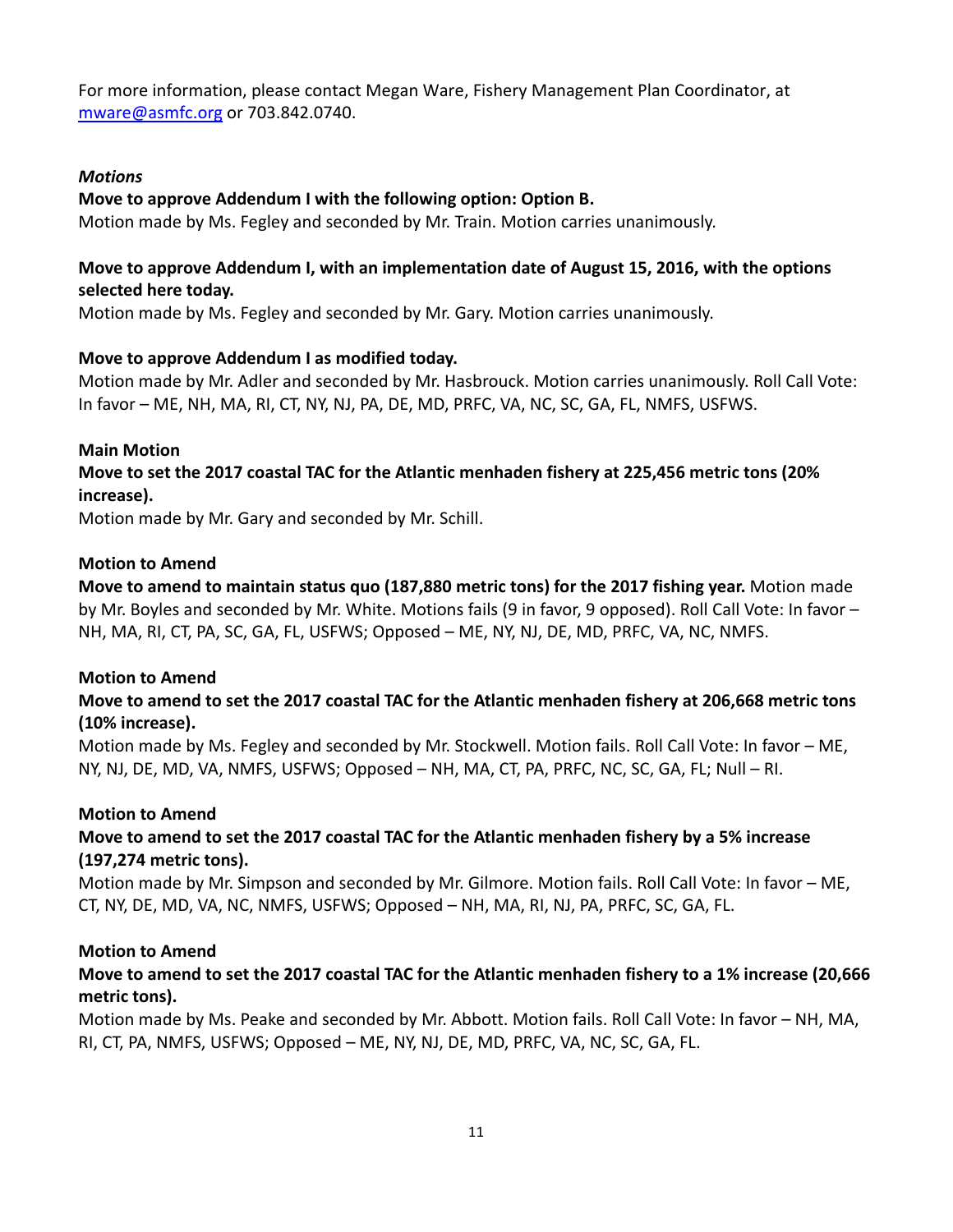### **Motion to Reconsider an Amended Motion**

# **Move to reconsider the amended motion for a 10% increase (206,668 metric tons) to the Atlantic menhaden 2017 coastal TAC.**

Motion made by Mr. Gary and seconded by Mr. Nowalsky. Motion passes. Roll Call Vote: (In favor – ME, NY, NJ, DE, MD, PRFC, VA, NC, NMFS; Opposed – NH, MA, CT, PA, SC, GA, FL, USFWS; Null – RI.

### **Amended Motion**

# Move to set the 2017 coastal TAC for the Atlantic menhaden fishery at a 10% increase (206,668 metric **tons).**

Motion fails. Roll Call Vote: In favor – ME, NY, NJ, DE, MD, PRFC, VA, NMFS; Opposed – NH, MA, CT, PA, NC, SC, GA, FL, USFWS; Null – RI.

#### **Main Motion**

# **Move to set the 2017 coastal TAC for the Atlantic menhaden fishery at 225,456 metric tons (20% increase).**

Motion made by Mr. Gary and seconded by Mr. Schill.

#### **Motion to Amend**

# Move to amend the main motion to set the 2017 coastal TAC for the Atlantic menhaden fishery at 19% **increase of 2016 TAC.**

Motion made by Mr. Boyles and seconded by Mr. Gary. Motion fails. Roll Call Vote: In favor – ME, NJ, PRFC, VA, NMFS; Opposed – NH, MA, RI, CT, NY, PA, DE, NC, GA, FL, USFWS; Null – MD, SC.

#### **Motion to Postpone Main Motion**

#### **Move to postpone until the next meeting of the Menhaden Board.**

Motion made by Mr. Abbott and seconded by Mr. Adler. Motion carries. Roll Call Voter: In favor – NH, MA, NY, PA, DE, MD, VA, NC, NMFS, USFWS; Opposed – RI, CT, NJ, PRFC, SC, GA, FL; Null – ME.

#### **Main Motion**

# **Move to set the 2017 coastal TAC for the Atlantic menhaden fishery at 225,456 metric tons (20% increase).**

Motion made by Mr. Gary and seconded by Mr. Schill. Motion postponed until next meeting.

# **LEGISLATORS AND GOVERNORS' APPOINTEES (AUGUST 3, 2016)**

#### *Meeting Summary*

The Legislative and Governor Appointee Commissioners (LGA) received a report from their Co‐chairs on the proceedings of the Executive Committee, which occurred earlier in the week. The LGAs discussed renaming the Hart Award to honor former Commissioner Patten White, ultimate deciding the Hart Award should not be renamed. However, there was consensus that a new award should be created to honor Mr. White. Ideas for the new award included honoring a marine educator or fellow Commissioners and individuals with unusual skills sets similar to Mr. White's (consensus building, close working relationships with fellow Commissioners, and willingness to volunteer for extra duties, just to name a few of Pat's many good qualities). The LGAs received a federal legislative update from Deke Tompkins concerning bills of relevance to the Commission and discussed the importance of building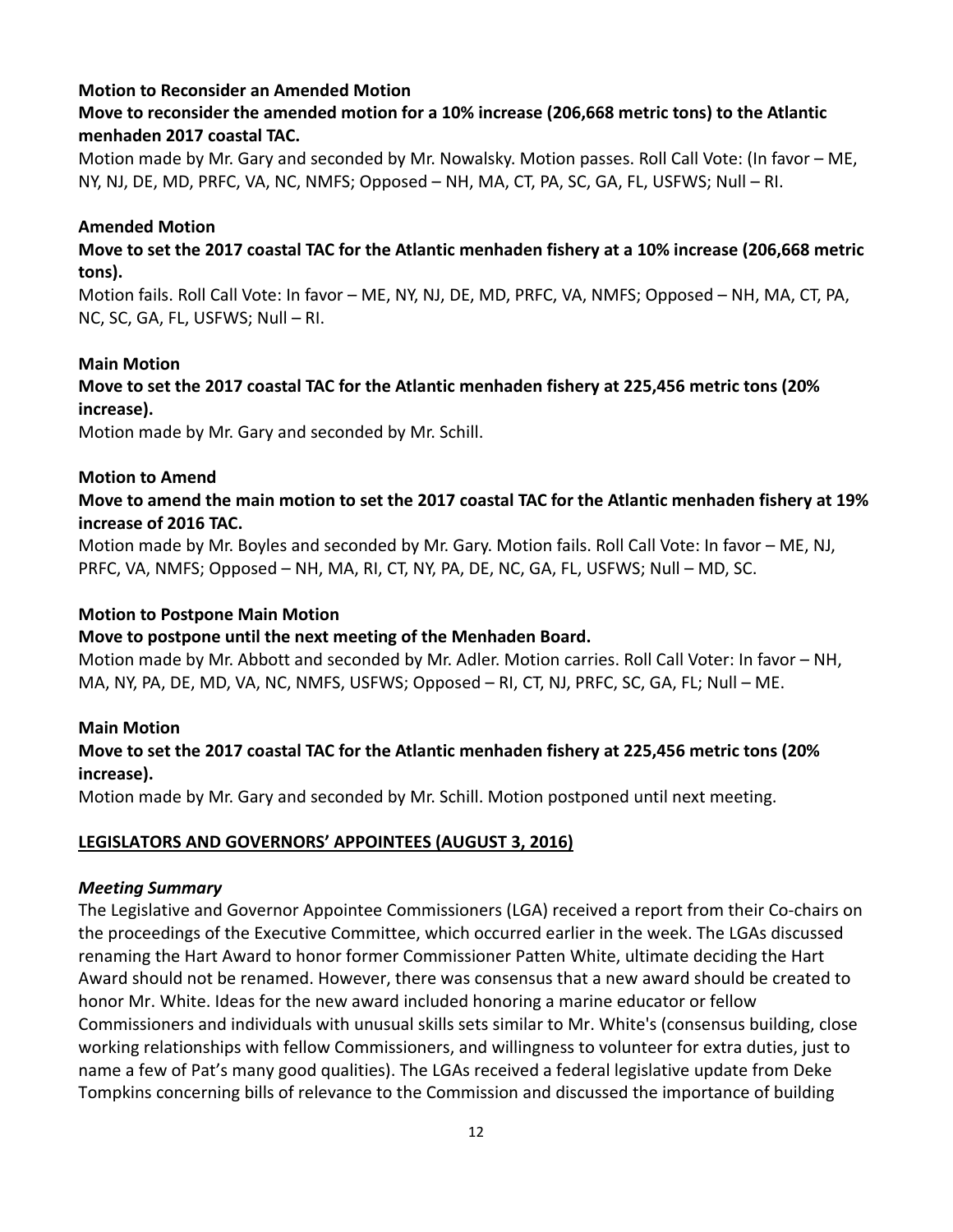relationships with federally‐elected officials and staff. The meeting was successful in building and strengthening relationships of new and long‐standing LGAs. The group agreed to meet again as early as the Commission's 2017 Winter Meeting.

For more information, please contact Deke Tompkins, Legislative Executive Assistant, at dtompkins@asmfc.org or 703.842.0740.

# **ATLANTIC STRIPED BASS MANAGEMENT BOARD (AUGUST 3, 2016)**

# *Meeting Summary*

The Atlantic Striped Bass Management Board reviewed the Advisory Panel (AP) meeting summary. The AP met via conference call to discuss two striped bass fishery issues that are not currently being discussed at the Board‐level; the EEZ Transit Zone Clarification and Access Act and potential impacts from the above‐ average harvest of squid on the availability of striped bass in Nantucket Sound. The meeting was held at the request of the AP, and was not Board directed. In the future, if a similar request is made by the AP, the Board Chair will be consulted to maintain transparency between the Board, the AP, and the public.

The Board approved the 2016 Fishery Management Plan Review for Atlantic Striped Bass. The Review included a preliminary evaluation of the performance of Addendum IV in 2015 by comparing 2015 harvest estimates via the Marine Recreational Information Program to those predicted by the Technical Committee last year. Although insightful, the ultimate goal of the addendum is to reduce fishing mortality to a level at or below the target, and this evaluation does not consider fishing mortality. The 2016 assessment update utilizing data through 2015 will be available for Board review in October. The Technical Committee will also conduct a formal evaluation of the mechanisms affecting harvest in 2015, and will provide recommendations to the Board at its October meeting.

Lastly, the Board approved Patrick Paquette's (MA) membership to the Striped Bass Advisory Panel. For more information, please contact Max Appelman, Fishery Management Plan Coordinator, at mappelman@asmfc.org or 703-842-0740.

# *Motions*

**Move to approve the 2016 Atlantic Striped Bass FMP Review and state compliance reports.**  Motion made by Mr. Grout and seconded by Mr. Fote. Motion carries.

**Move to approve Patrick Paquette membership to the Atlantic Striped Bass Advisory Panel.**  Motion made by Dr. Duval and seconded by Mr. Nowalsky. Motion carries.

# **INTERSTATE FISHERIES MANAGEMENT PROGRAM POLICY BOARD (AUGUST 3, 2016)**

# *Press Release*

# **ASMFC Initiates Interstate Fishery Management Plan for Cobia**

Alexandria, VA – The Atlantic States Marine Fisheries Commission approved the initiation of a new Interstate Fishery Management Plan (FMP) for the Atlantic Migratory Group of Cobia to complement fishery management efforts of the South Atlantic Fishery Management Council (Council). This action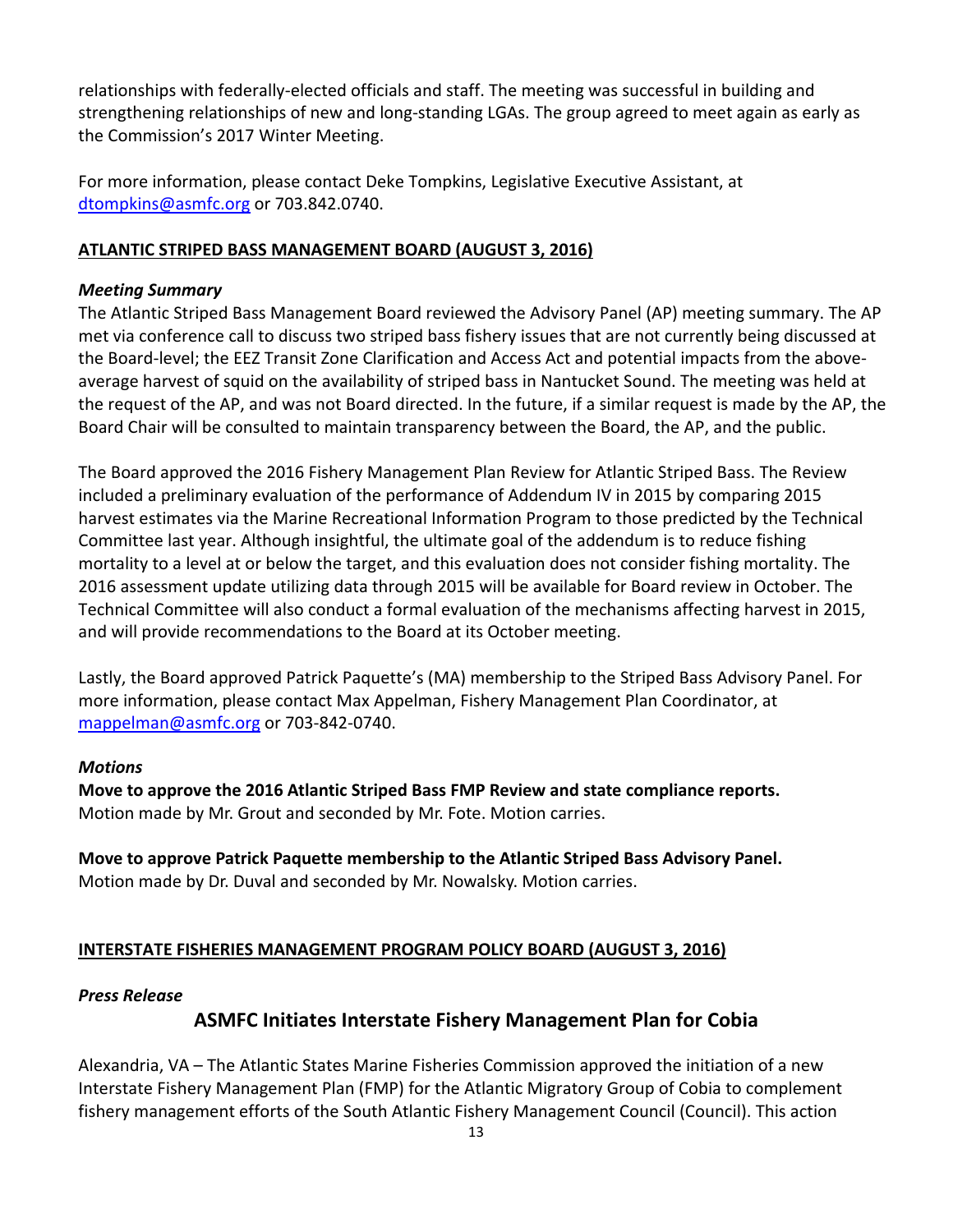responds to a request by the Council for the Commission to consider joint or complementary management of the resource in light of the significant overage of the 2015 recreational annual catch limit (ACL), the impact of those overages to state management, and the observation that approximately 82% of reported recreational landings are harvested in state waters.

Widely distributed throughout the western Atlantic and Gulf of Mexico, cobia are managed as two distinct groups – the Gulf Migratory Group and the Atlantic Migratory Group. The Atlantic Migratory Group, which ranges from New York to Georgia, is managed by the Council. Recreational landings of the Atlantic Migratory Group in 2015 were approximately 1.5 million pounds, 145% over the ACL, resulting in a June 20, 2016 closure of the fishery by NOAA Fisheries. Commercial cobia landings in 2015 were 83,148 pounds, 38% over the ACL. Late landings reports in 2015 precluded a timely closure of the commercial fishery.

Concerns were expressed by individual states whose recreational seasons were significantly reduced by the closure due to the overage of the 2015 quota. North Carolina and Virginia developed alternate management strategies to avoid the June 20, 2016 closure enacted by NOAA Fisheries for federal waters. South Carolina has recently implemented more restrictive measures that are consistent with the actions of NOAA Fisheries in some areas. A complementary Commission FMP for cobia will provide the states the flexibility to respond to changes in the fishery and stock that meet their state fisheries needs while staying within the ACL.

A Draft Public Information Document, the first step in the development of a Commission FMP, will be presented to the South Atlantic State/Federal Fisheries Management Board for its review and possible approval in October at the Commission's Annual Meeting. For more information, please contact Louis Daniel at *daniel@asmfc.org* or 252.342.1478.

###

*Meeting Summary*

Chairman Grout updated the ISFMP Policy Board on the actions of the Executive Committee (see Executive Committee meeting summary) and the State Directors Meeting. As a part of the Commission's 2016 Action Plan, the Policy Board conducted a review of stock rebuilding performance to determine if rebuilding for each species is consistent with the Commission Vision and Goals. The Board reviewed the rebuilding progress for each of the species under Commission management. This review was intended to determine if the progress toward each species rebuilding goals was occurring at an appropriate rate. The Board focused on the species in the categories of "concern," "depleted," and "unknown" in its discussions, as well as the species boards' response to scientific advice.

The Executive Committee tasked staff to update the Conservation Equivalency Guidance Document to reflect the current practices of the Commission. The Management and Science Committee (MSC) and Assessment and Science Committee (ASC) reviewed proposed revisions and made recommendations to the Executive Committee for its review. The Executive Committee discussed the proposed revisions and tasked staff to make changes to the guidance document. The revised document will be presented for approval at the Annual Meeting in October.

The Risk and Uncertainty Policy Workgroup, comprised of representatives from the MSC, ASC and the Policy Board, updated the ISFMP Policy Board on its progress thus far. The Workgroup was created to

PR16‐22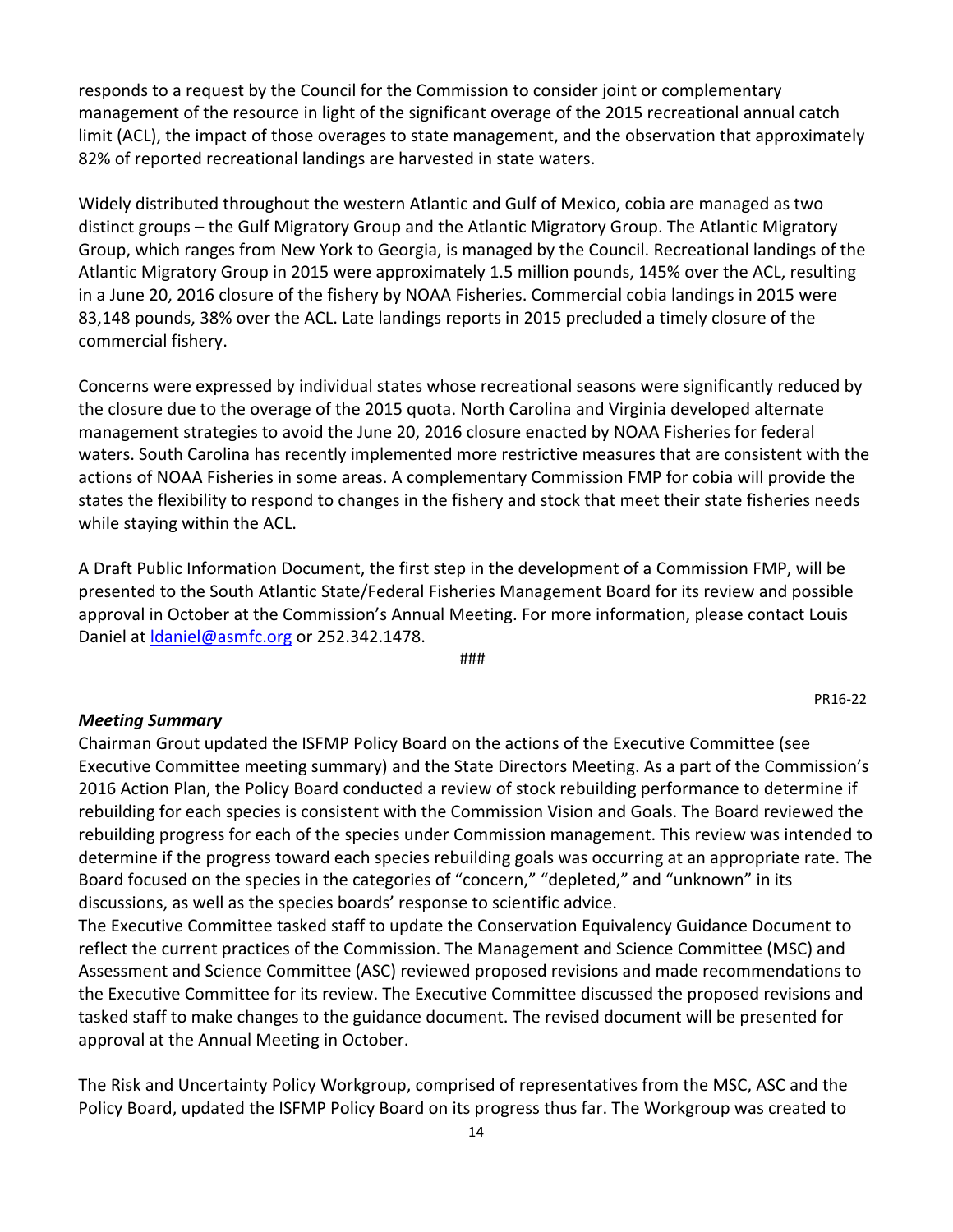develop a Commission policy to account for both scientific and management uncertainty in the Commission's decision making process. For its first task, the Workgroup developed an overarching purpose statement for the policy that was reviewed and approved by the Policy Board. The Workgroup will continue to develop the full policy for Board review during Annual Meeting.

The Habitat Committee met and received a presentation from Dr. Ken Able of Rutgers University, reviewed the process for making recommendations to the Policy Board, reviewed the 2016 Action Plan progress, finalized topics and articles for the 2016 issue of *Habitat Hotline Atlantic*, and discussed seismic testing effects on fish habitat. Regarding seismic testing, the Committee requested the Policy Board consider adopting positions similar to the Mid‐Atlantic Fishery Management Council and South Carolina Wildlife Federation, and convey that position to the Bureau of Ocean Energy Management (BOEM) and other entities. The Policy Board directed the Committee to draft a letter to BOEM, similar to those from the Mid‐Atlantic and South Atlantic Fishery Management Councils, and present it to the Policy Board at the Annual Meeting for further discussion and/or approval.

The Artificial Reef Committee had a joint meeting with the Gulf States Marine Fisheries Commission this spring. ASMFC and NOAA Fisheries co-hosted a two-day National Artificial Reef Workshop June 9-10 in Alexandria, VA. It was attended by federal, state, non‐profit, commercial, and recreational fishing entities. The objectives were to provide an overview of the current science, explore using artificial reefs as management tools, identify management challenges and associated research needs, and discuss the potential for future partnerships. The workshop summary will be released in August.

The Science and Data and Steering Committees of the Atlantic Coastal Fish Habitat Partnership (ACFHP) recently met and began development of the 2017‐2021 Conservation Strategic Plan. Recently, the manuscript describing the Species‐Habitat Matrix results was published in *BioScience*, and ACFHP is currently working on a website for users to query those data. ACFHP's grant to support habitat research in the Mid‐Atlantic from the Mid‐Atlantic Fishery Management Council was awarded to Dr. Bradley Stevens of University of Maryland Eastern Shore. The project is titled 'Hab in the MAB: Characterizing Black Sea Bass Habitat in the Mid‐Atlantic Bight.' ACFHP also recently received funding from NOAA to spatially prioritize fish habitat protection and restoration sites using GIS mapping and analysis from North Carolina to Florida. ACFHP will be using FY2016 NFHAP‐USFWS funding to support ACFHP operations, a complimentary mapping project from Maine to Virginia, and to partially fund the Bradford Dam removal in Westerly, Rhode Island. The FY2017 habitat restoration funding announcement will be released August  $11<sup>th</sup>$ , with a September 22<sup>nd</sup> deadline to submit proposals.

In October the Mid‐Atlantic Fishery Management Council will consider whether to develop an Amendment that could add species of river herring and shad as Council‐managed species. The Council's River Herring and Shad Committee will meet in early August to review a white paper and draft decision document related to the need for Council management of blueback herring, alewife, American shad, and hickory shad. Depending on the outcome of the Council Shad and River Herring Committee's recommendation, the Commission will consider sending a letter to the Council regarding future Council action on shad and river herring.

Lastly, the Board discussed the concept of managing a resource for the benefit of another fishery but specifically referencing the Atlantic herring fishery. One of the objectives in managing the Area 1A quota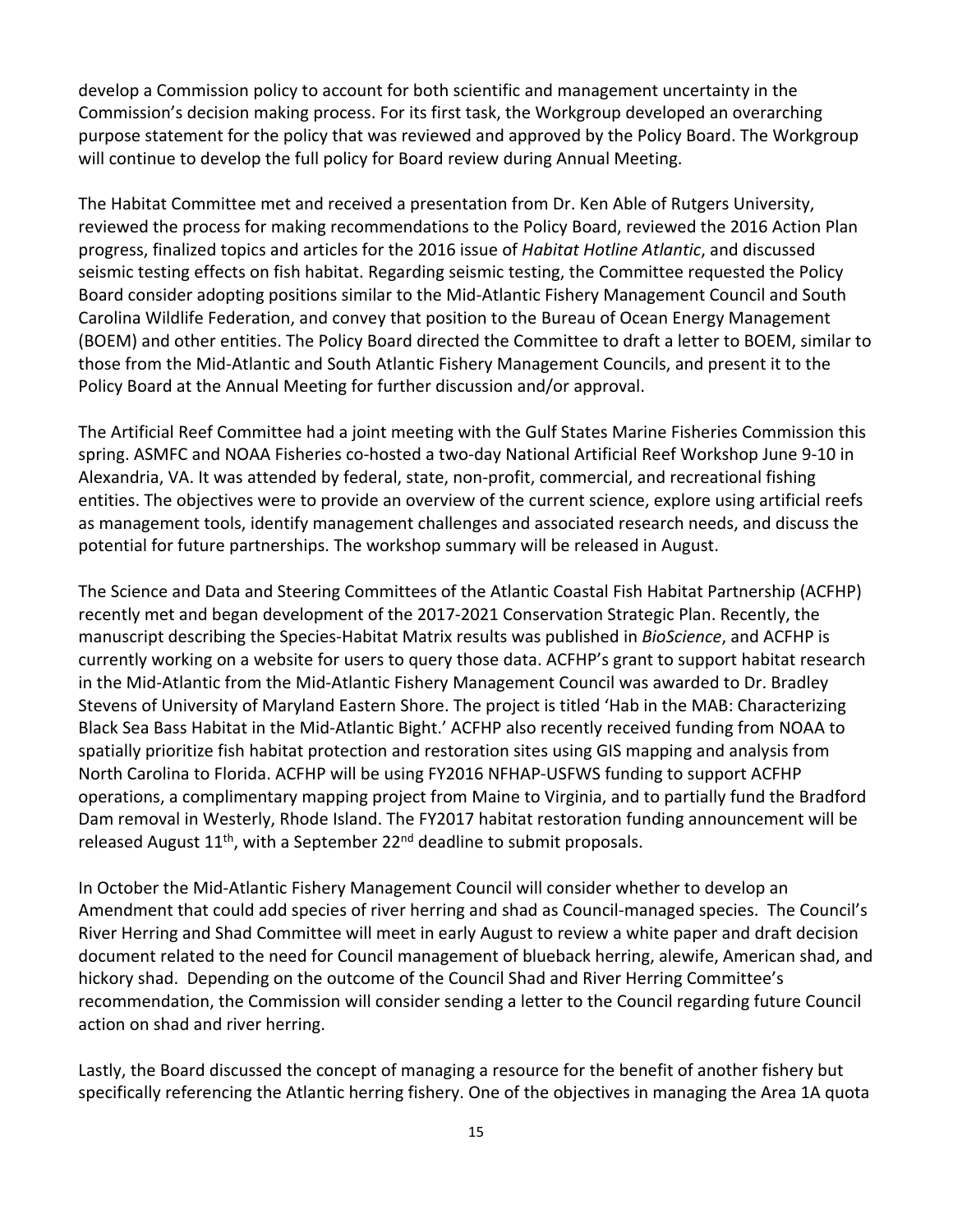is to provide a constant supply of bait to the lobster fishery. Some Board members expressed concern that managing the herring fishery for the benefit of the lobster fishery may not be the appropriate role of the Commission. They suggested that perhaps this issue should be considered outside of the Commission process by the involved states. It was acknowledged that the Commission's management actions can benefit a sector, gear type or other species, but these actions are fully vetted through a public input process. No final actions or recommendations on this issue were made at this time.

For more information, please contact Toni Kerns, ISFMP Director, at the rns@asmfc.org or 703.842.0740.

#### *Motions*

**On behalf of the South Atlantic State/Federal Fisheries Management Board, move to recommend that the ISFMP Policy Board develop a complementary Fishery Management Plan for Cobia.**  Motion made by Mr. Estes. Motion carries without objection.

**On behalf of the South Atlantic State‐Federal Fisheries Management Board, move to recommend to** the Policy Board that the South Atlantic Board is the appropriate venue to develop the FMP for Cobia. Motion made by Mr. Estes. Motion carries without objection.

# **Move to task the Habitat Committee to draft a base letter to express the Commission's concerns** regarding seismic testing and its possible impacts on fisheries and fish habitat, for review by the Policy **Board at the Annual Meeting.**

Motion made by Mr. Fote and seconded by Mr. Reid. Motion carries without objection.

# **ATLANTIC COASTAL COOPERATIVE STATISTICS PROGRAM COORDINATING COUNCIL (AUGUST 3, 2016)**

#### *Meeting Summary*

The ACCSP Coordinating Council met to receive Program and Committee Updates as well to discuss the first draft of the Governance Transition Plan and the ACCSP Memorandum of Understanding (MOU) Addendum provided by the Governance Transition Workgroup. It was reported that the FY17 proposals were initially reviewed during a joint webinar/conference call by the Operations and Advisory Committees. During that webinar/conference call it was brought to the committees' attention that the Recreational Technical Committee Headboat Add‐on Maintenance Proposal had not been drafted or submitted. Members of the Recreational Technical Committee requested that the committee be given the opportunity to make a late submission for this proposal. This maintenance proposal has been submitted for the past 14 years and is a vital source of recreational data along the Atlantic coast. Due to the vital nature of this long‐standing time series for recreational data, the Operations and Advisory Committee unanimously agreed to make a recommendation to the Coordinating Council in support of the request. The Coordinating Council voted via email to accede to this request. During the Council meeting, there were some concerns that this might have set a bad precedent. The Council discussed this issue and determined that this was a singular event that was reluctantly approved due to concern over the potential data loss. The Recreational Technical Committee has already taken action to ensure this does not occur again.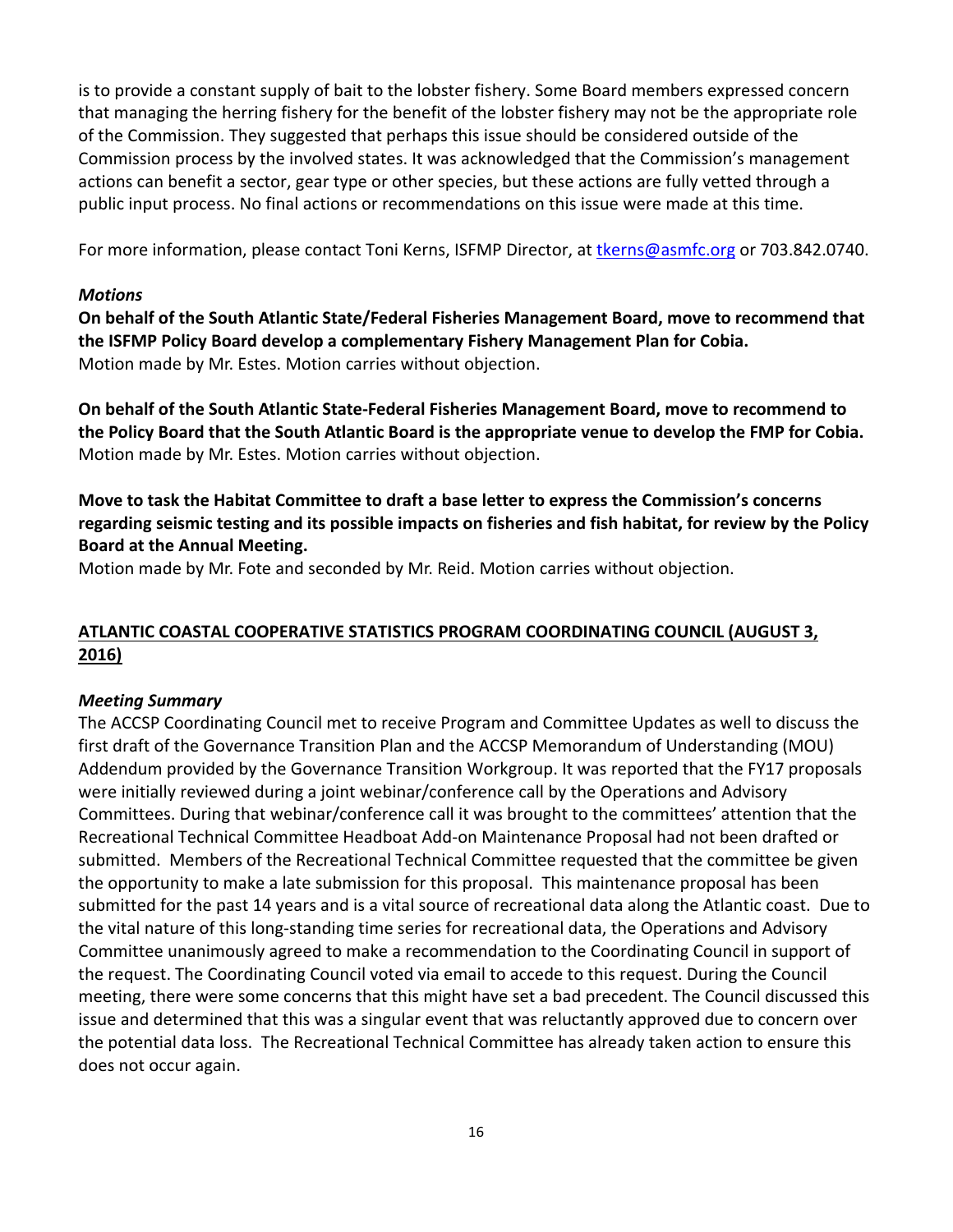The Council was presented with the first draft of the Governance Transition Document and the Addendum to the ACCSP MOU. Within the Governance Transition Document a short term, mid‐term and long-term plan is presented along with the changes that would need to occur to the MOU. Final action will occur at the Commission's Annual Meeting in October. For more information, please contact Mike Cahall, ACCSP Director, at mike.cahall@accsp.org.

#### *Motions*

No motions made.

#### **AMERICAN EEL MANAGEMENT BOARD (AUGUST 4, 2016)**

#### *Meeting Summary*

The American Eel Management Board met to consider changes to the Addendum IV commercial yellow eel allocations and consider North Carolina's revised Glass Eel Aquaculture Plan for 2017.

In considering changes to the Addendum IV commercial yellow eel allocation, staff presented New York's proposal to adjust the commercial yellow eel fishery quota as stipulated in Addendum IV. In follow up to the May 2016 Board Meeting, New York submitted a proposal outlining the state's efforts to improve accuracy in landings data, options for adjusting the current commercial yellow eel allocation, and options for revisiting the allocation moving forward. The American Eel Technical Committee reviewed the proposal via conference call in July and recommended that any consideration of changing the current allocations should be taken up after the 2017 stock assessment update. During the update process, all states will have the opportunity to provide the most up‐to‐date and accurate landings for consideration in the stock assessment model. After discussing the tabled motion from the May 2016 Meeting to initiate a draft addendum, the Board moved to postpone the decision to initiate an addendum to address yellow eel allocation until after the 2017 stock assessment update is completed.

The Board was presented the North Carolina revised aquaculture plan for 2017. In February 2016, the Board approved North Carolina's initial aquaculture plan to harvest up to 200 pounds of glass eels for domestic aquaculture purposes. Due to delays in the issuance of permits, the aquaculture facility was not able to catch glass eels in 2016. North Carolina developed a revised aquaculture plan for 2017 that outlined a number of changes including: fishing from January through April, reporting out harvest in actual weight (not estimated), reduction in the number of individuals fishing under the permit, calculating monthly catch per unit effort (CPUE), changes to the permit conditions regarding warrantless searches, and the addition of new primary harvest site in the White Oak River. The Technical Committee reviewed the revised aquaculture plan and provided two recommendations: 1) a young‐of‐the‐year survey should be developed at one of the harvest sites in conjunction with the aquaculture plan in year 3 of the plan (2018); and 2) fyke net mortality should be addressed during the months of January and February when the 24 hour soak times are allowed. The Board considered these recommendations and discussed the revisions of plan; in particular, the change in conditions of the permit that now require a warrant for searches of any gear, vessels, equipment, vehicles, and persons. North Carolina clarified that this change to the permit was caused by a recent change in North Carolina Statutory Law that was enacted from a recent legislative session. The Board requested that the Law Enforcement Committee review the new North Carolina statute and consider how it may affect enforcement of American eel regulations as well as other species managed through the Commission. The Board approved the revised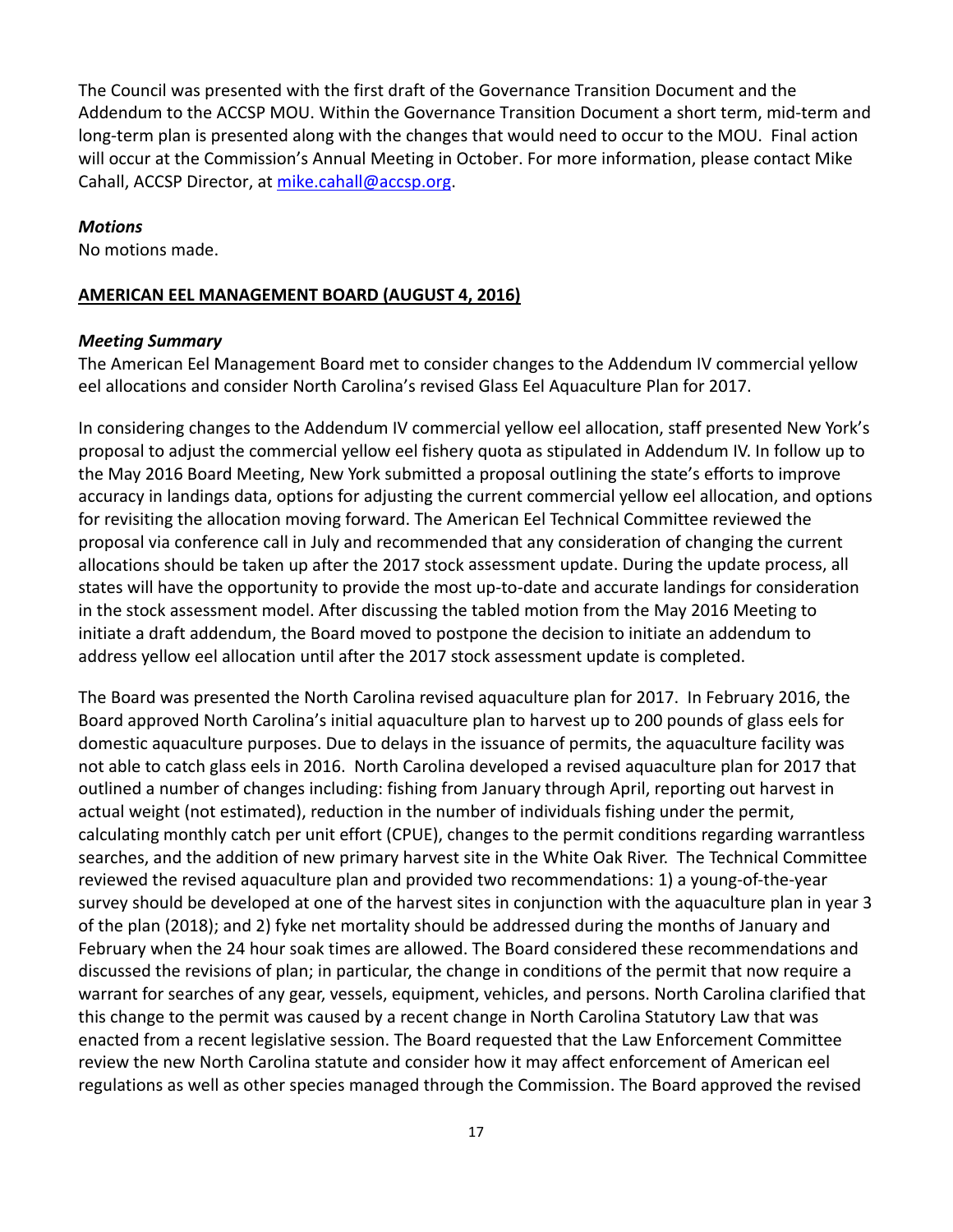North Carolina aquaculture plan for 2017 including the Technical Committee's recommendations, with the understanding the Board would be presented the results of revised aquaculture plan in late 2017.

For more information, please contact Kirby Rootes‐Murdy, Senior Fishery Management Plan Coordinator, at krootes‐murdy@asmfc.org or 703.842.0740.

#### *Motions*

### **Move to initiate an addendum to reconsider the coastal cap and the state by state yellow eel allocation.**

Motion made by Mr. Gilmore and seconded by Mr. Borden. Motion postponed indefinitely.

#### **Move to postpone until the August meeting.**

Motion made by Mr. Adler an d seconded by Mr. Gary. Motion carries without objection

### **Move to postpone indefinitely.**

Motion made by Mr. Heins and seconded by Mr. Keliher. Motion passes.

# **Move to approve the proposed North Carolina Glass Eel Aquaculture Plan for 2017 and the Technical Committee recommendations.**

Motion made by Mr. Ballou and seconded by Mr. Adler. Motion passes unanimously.

### **BUSINESS SESSION (AUGUST 4, 2016)**

#### *Meeting Summary*

As part of the integration of the Atlantic Coastal Cooperative Statistics Program (ACCSP) into the Commission's governance structure, the Commission was presented the first draft of the Governance Transition Document and the Addendum to the ACCSP Memorandum of Understanding (MOU). Within the Governance Transition Document a short term, mid-term and long-term plan is presented along with the changes that would need to occur to the MOU. Final action on both documents will occur at the Commission's Annual Meeting in October.

#### *Motions*

No motions made.

# **AMERICAN LOBSTER MANAGEMENT BOARD (AUGUST 4, 2016)**

#### *Press Release*

# **ASMFC American Lobster Board Identifies Management Goal and Options for Draft Addendum XXV to Address Southern New England Stock Declines**

Alexandria, VA – The American Lobster Management Board approved development of Draft Addendum XXV to Amendment 3 to the Interstate Fishery Management Plan for American Lobster. The Draft Addendum seeks to respond to the depleted condition of the SNE stock while preserving a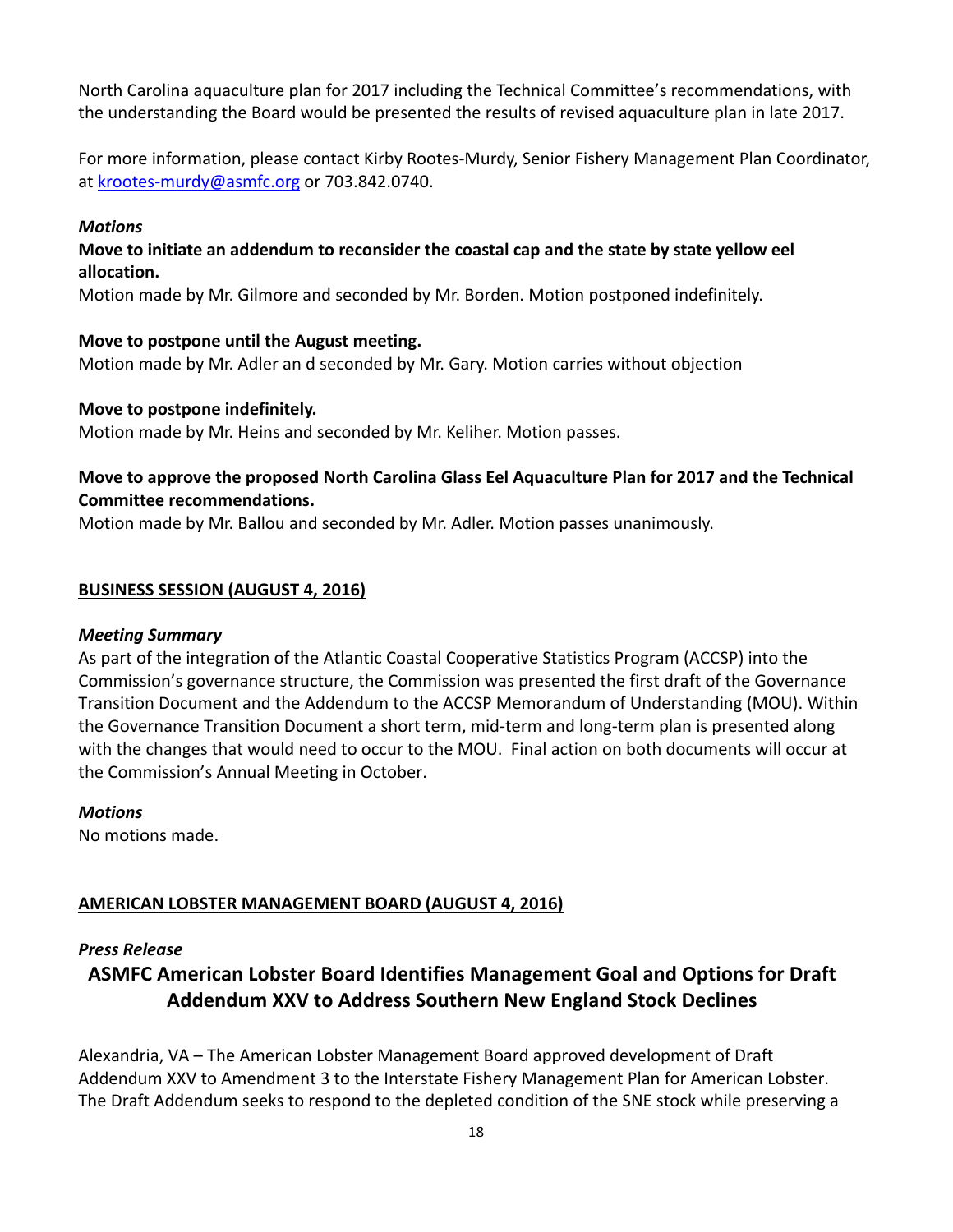functional portion of the lobster fishery in this area. The document will present a suite of management measures to increase egg production and lower fishing mortality through a combination of management tools including lobster size and escape vent changes, season closures, and trap limits and reductions.

The Draft Addendum responds to the results of the 2015 American lobster benchmark stock assessment which found the SNE stock severely depleted and undergoing recruitment failure with poor prospects of recovery. Declines in population abundance were most pronounced in the inshore portion of the stock where environmental conditions have remained unfavorable to lobsters since the late 1990s. Despite fleet attrition, stock declines have continued. These declines are largely in response to adverse environmental conditions including increasing water temperatures over the last 15 years combined with continued fishing mortality.



Declines in in the offshore portion of the fishery were evident as well though not as severe. However, the offshore portion of the SNE stock likely depends on nearshore larval settlement and

offshore migration as the source of recruits (e.g., young of the year lobsters). Therefore, the offshore component is expected to see eventual declines as well.

The Draft Addendum will include a suite of management options aimed to increase egg production from zero to 60%. In its discussion of the stock, the Board agreed the addendum is an initial response to the 2015 stock assessment and stock status will continue to be reviewed. The Draft Addendum will be presented for Board review and possible approval for public comment at the Commission's Annual Meeting in late October. For more information, please contact Megan Ware, Fishery Management Plan Coordinator, at mware@asmfc.org or 703.842.0740.

###

PR16‐24

#### *Meeting Summary*

At its August 2016 meeting, the American Lobster Management Board discussed reporting in the lobster fishery, reviewed a conservation equivalency proposal from Maine, and considered approval of Jonah Crab Draft Addendum II for public comment. Following a recommendation from the Technical Committee for increased and improved reporting in the lobster fishery, the Board established a Lobster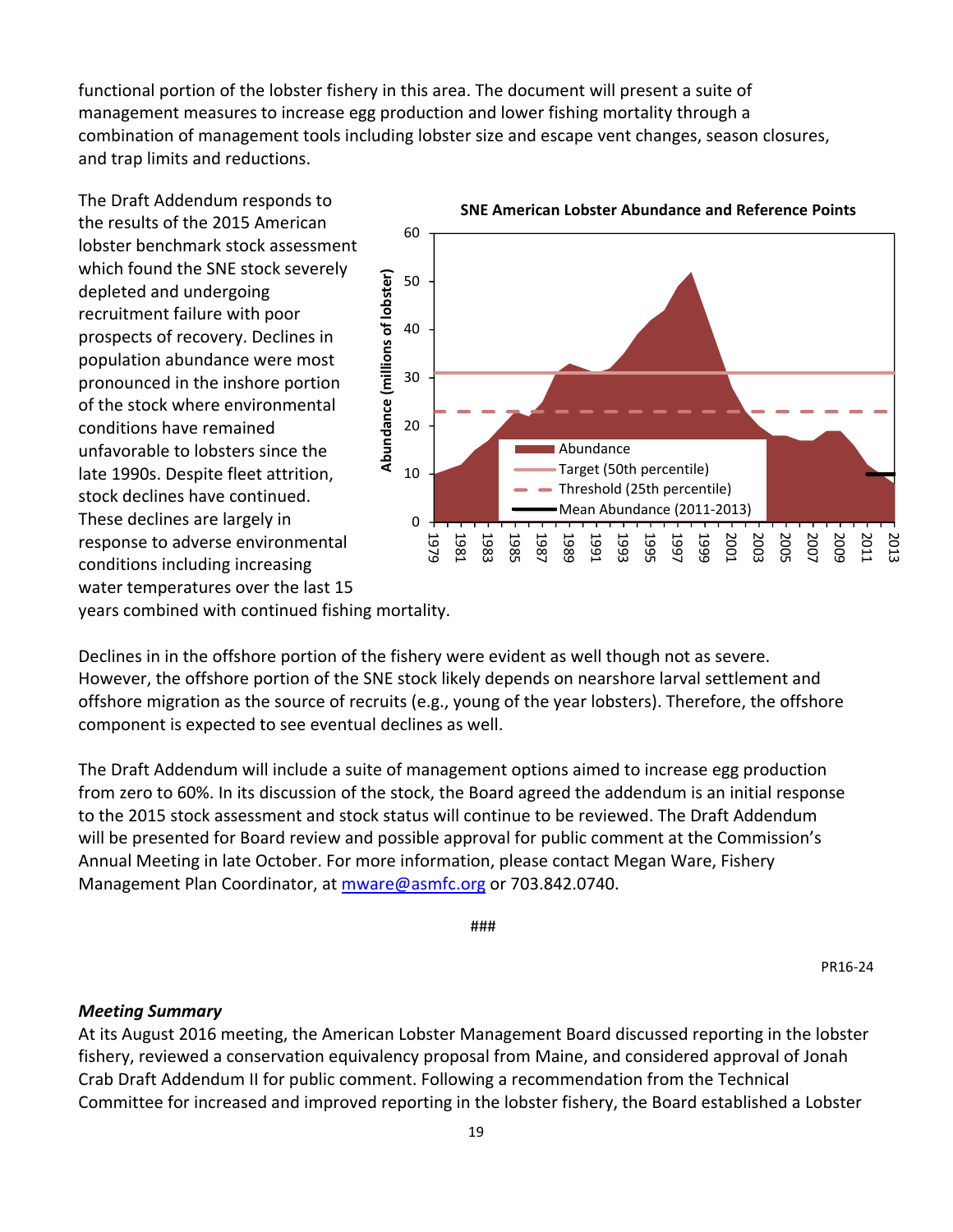Reporting Working Group to outline data deficiencies in the fishery and potential solutions. The Working Group will report back to the Board in October 2016 with its recommendations. The Board also approved Maine's conservation equivalency proposal, which allows lobster fishermen to attach trap tags via hog rings as they move gear in and out of the water. The proposal eliminates the need for exchange tags in the state and improves enforcement in the fishery.

The Board also reviewed Draft Addendum II to the Jonah Crab FMP, which considers a coastwide standard for claw harvest. Given the Board's request than an additional option be added to the document and that the definition of bycatch in the fishery be reviewed, the Board postponed action on the Addendum to allow for further review and development. The Board will consider approving Draft Addendum II for public comment in October.

Finally, the Board received an update on the New England Fishery Management Council and tasked the Technical Committee with creating a map of lobster and Jonah crab harvest in the Gulf of Maine. The Board recommended to the ISFMP Policy Board that a letter be sent to NOAA's Office of Law Enforcement requesting lobster become a higher priority through its Joint Enforcement Agreements Program.

The Board also initiated Draft Addendum XXV to address the poor condition of the Southern New England lobster stock (see above press release for more details). For more information, please contact Megan Ware, Fishery Management Plan Coordinator, at mware@asmfc.org or 703.842.0740.

### *Motions*

**Recognizing the impact of climate change on the stock, move to make the goal of Addendum XXV to respond to the decline of the SNE stock and its decline in recruitment while preserving a functional** portion of the lobster fishery in this area. This Addendum is intended to be an initial response to the **most recent stock assessment. Options for the PDT to develop include:** 

- **Status quo (0% increase in egg production)**
- **20% increase in egg production**
- **40% increase in egg production**
- **60% increase in egg production**

**The PDT is tasked with developing specific management options that meet these goals. These options should be phased in over 2 years and reviewed periodically to determine progress.**  Motion made by Mr. McKiernan and seconded by Mr. McNamee. Motion carries unanimously.

# **Move to add an alternative to Draft Addendum II, including a delineation line at 41 degrees north latitude for a Jonah crab claw‐only fishery.**

Motion made by Mr. Luisi and seconded by Mr. Muffley. Motion fails.

# **Move to approve Draft Addendum II to the Jonah Crab FMP for public comment.**

Motion made by Mr. Heins and seconded by Mr. Keliher. Motion postponed until next meeting.